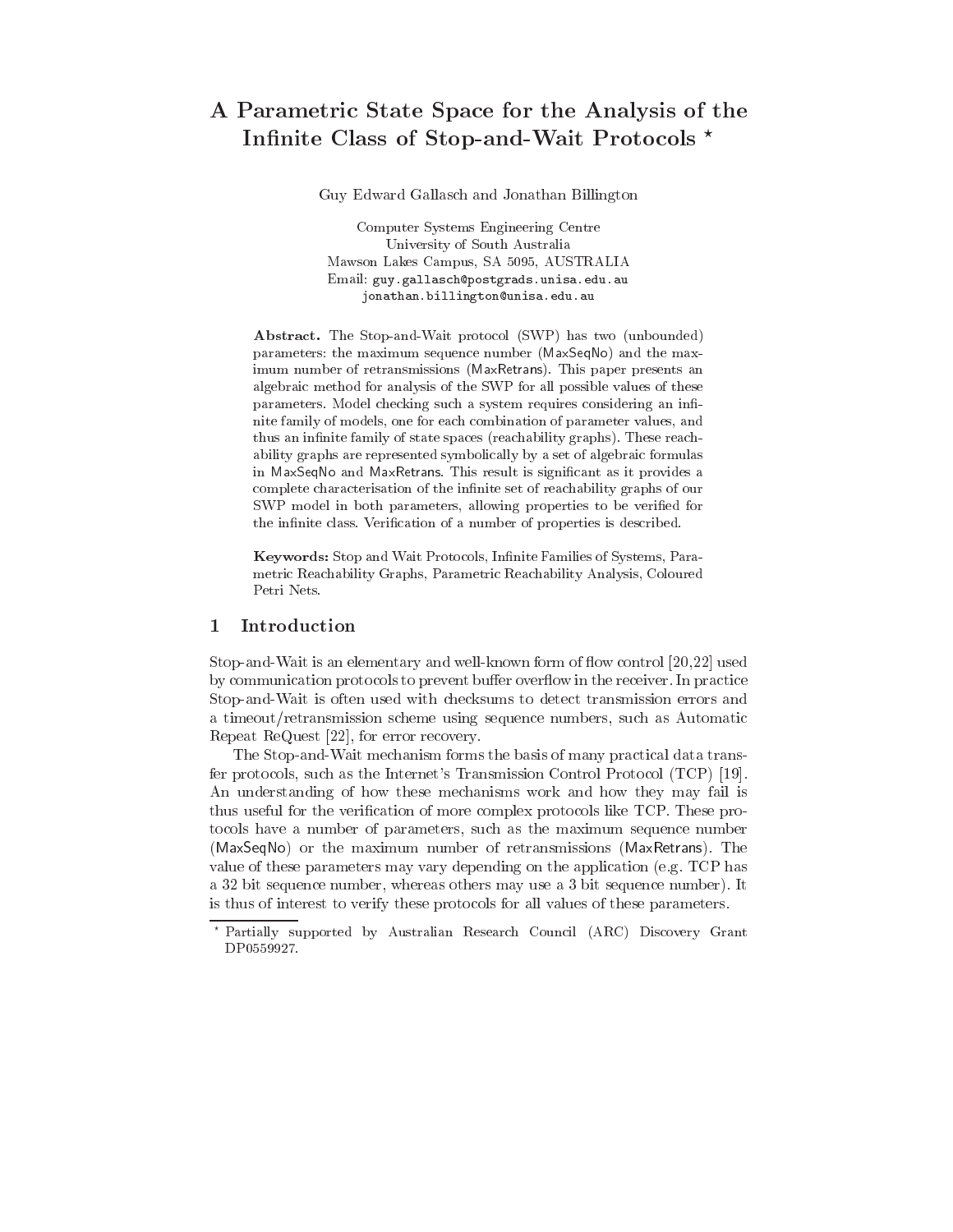Petri nets have proven to be a suitable formal method for protocol verication [2,3,6,15,17]. A Coloured Petri net (CPN) [14,16] model of the SWP, parameterised by MaxSeqNo and MaxRetrans, was developed and analysed in [4-6] following the *protocol verification methodology* presented in [6]. Because the model parameters are unbounded there is an infinite set of CPN models to verify, and state explosion [23] prevents analysis for all but small parameter values. Thus we were motivated to find a way to verify the SWP for any finite (but unbounded) value of the parameters. In [12] we presented a novel technique of representing the reachability graphs (RGs) of the SWP CPN symbolically in the MaxSeqNo parameter (with MaxRetrans=0) using algebraic expressions, and verified a number of properties directly from the expressions, including language equivalence to the service, for all values of the unbounded MaxSeqNo parameter.

Related work on symbolic verication considers only the MaxRetrans parameter. Abdulla et al [1] verify the Alternating Bit Protocol (ABP) (MaxSeqNo=1) with unbounded retransmissions and a variant called the Bounded Retransmission Protocol in which MaxRetrans is modelled nondeterministically. In [7, 8] we used a tool called FAST (Fast Acceleration of Symbolic Transition Systems) [9] to model the SWP and analyse it symbolically. We were successful when MaxRetrans was an unbounded parameter, but were only successful for small (up to 5) values of MaxSeqNo. In [24] a variant of the ABP with arbitrary MaxRetrans and operating over channels with a capacity of one message only, was veried using Valmari's Chaos-Free-Failures-Divergences (CFFD) equivalence. In contrast, our model operates over unbounded lossy ordered channels (similar to [1]) and explicitly considers any maximum sequence number (not just the alternating bit) and any maximum number of retransmissions.

In this paper, the work in [12] is significantly extended by obtaining algebraic expressions for the infinite set of RGs of the SWP operating over an ordered medium over both the MaxSeqNo and MaxRetrans parameters. A sketch of the proof of correctness is given, details of which can be found in [10]. The contribution of this paper is threefold. Firstly, we further develop the novel algebraic representation method from [12]. Secondly, we provide the aforementioned symbolic representation. Inclusion of the MaxRetrans parameter represents a substantial increase in the complexity of the algebraic expressions, as the size of the RG grows quartically in this parameter  $[11, 12]$ . Thirdly, we sketch the verification of a number of properties directly from the algebraic expressions. The authors are not aware of any previous attempts to obtain an explicit algebraic representation for the family of RGs for arbitrary unbounded values of the MaxSeqNo and MaxRetrans parameters for the class of Stop-and-Wait protocols.

The rest of this paper is organised as follows. Section 2 presents our parametric SWP CPN model. The necessary notational constructs and lemmas regarding model behaviour are presented in Section 3. The parametric algebraic expressions of the RG are presented in Section 4, followed by a description of the verication of a number of properties. Conclusions and future work are presented in Section 5. Familiarity with basic CPN concepts and terminology is assumed. For introductions to CPNs the reader is referred to [14, 16].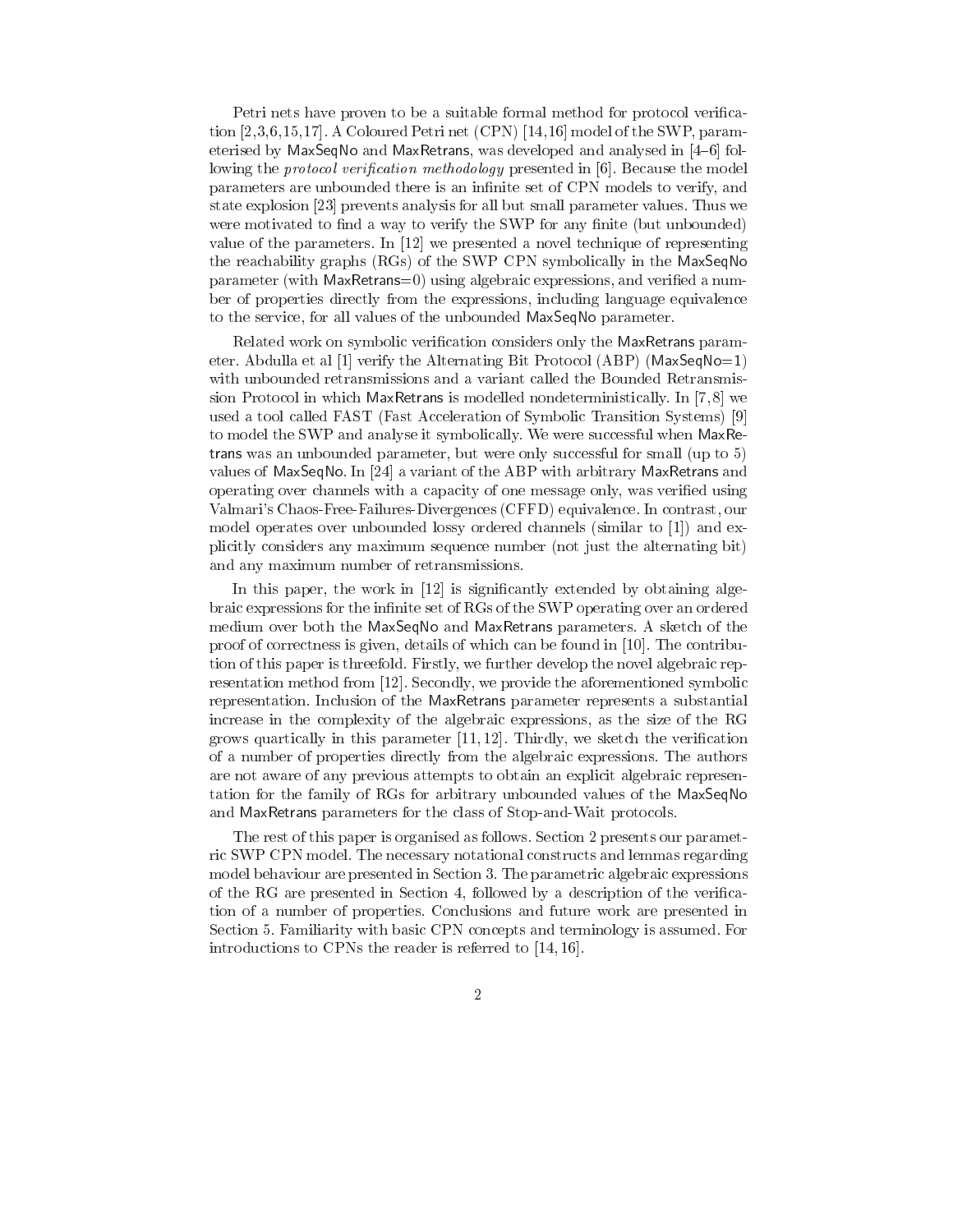

```
value of the contract of \alpha , and \alpha\mathbf{v} and \mathbf{v} and \mathbf{v} and \mathbf{v} and \mathbf{v} and \mathbf{v} and \mathbf{v} and \mathbf{v} and \mathbf{v} and \mathbf{v} and \mathbf{v} and \mathbf{v} and \mathbf{v} and \mathbf{v} and \mathbf{v} and \mathbf{v} and \mathbf{v} and
```

```
color Sender = with s_ready | wait_activity
color Receiver = with r_ready | process;
color Seq = interesting or color sequence of \simcolor Retransive and the second contract of the contract of the contract of the contract of the contract of the contract of the contract of the contract of the contract of the contract of the contract of the contract of th
color Message = Seq;
color MessList = list Message;
```

```
var sn, result
var: RetransCounter;
var queue : var en en en e ;
function of \mathcal{L} and \mathcal{L} are defined to the \mathcal{L} and \mathcal{L} are \mathcal{L} . If \mathcal{L}fun Contains([],sn) = false
  | Contains(m::queue,sn) = if(sn=m) then true else Contains(queue,sn);
fun Loss(m::queue,sn) = if(sn=m) then queue else m::Loss(queue,sn);
```
Fig. 1. A CPN of the Stop-and-Wait Protocol operating over an in-order medium.

#### $\overline{2}$ The Stop-and-Wait Protocol CPN Model

The SWP is modelled using Coloured Petri nets [14, 16], a form of Petri net in which tokens are arbitrarily complex data values. The CPN diagram is shown in Fig. 1 along with all the declarations used in the inscriptions of the CPN diagram. The inscription language is a variant of Standard ML [21]. The two parameters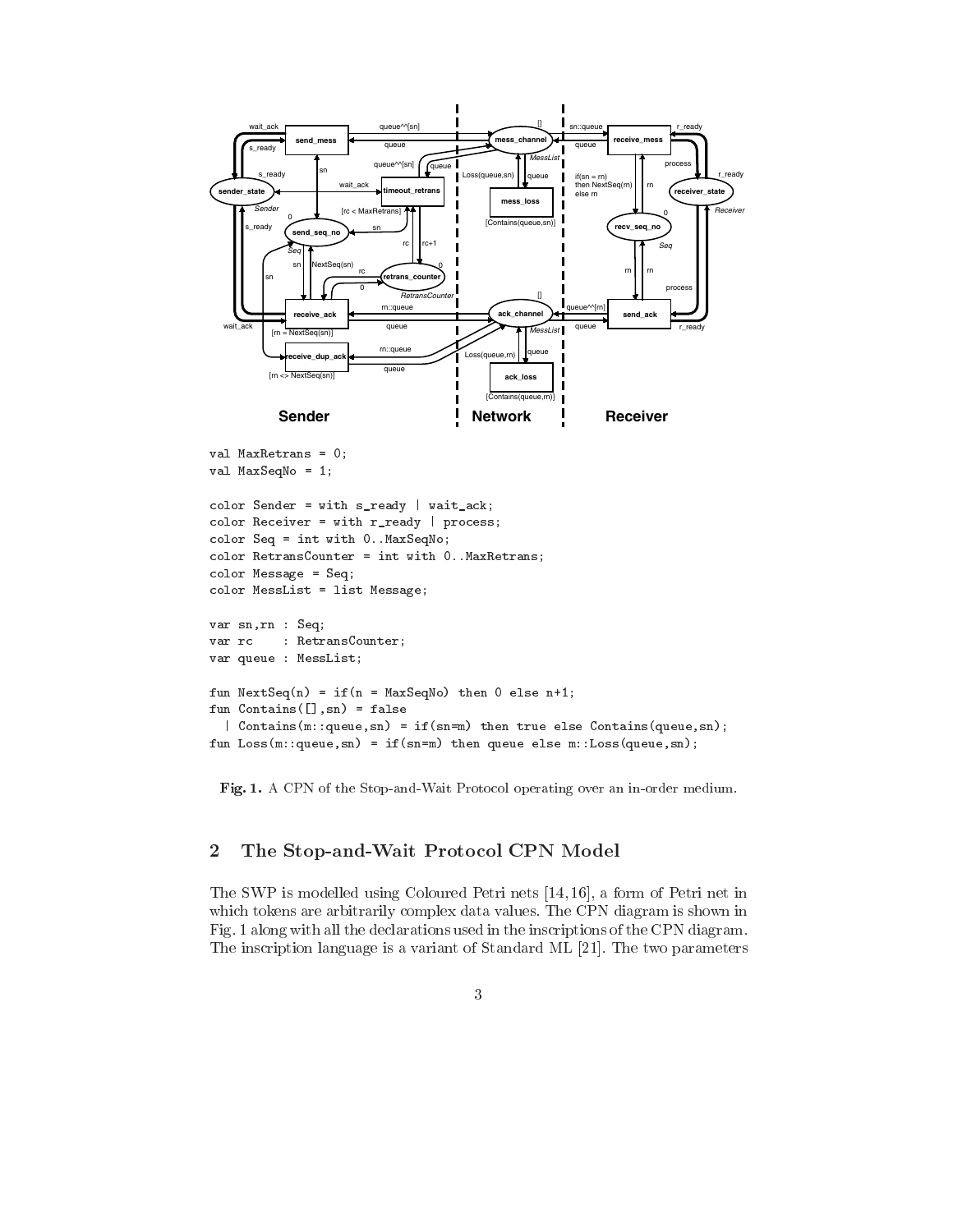MaxRetrans and MaxSeqNo can be seen at the top of the declarations in Fig. 1. This model is the same as the one presented in [12], with the exception of loss. This change is motivated and described below. (The focus of this paper is not the modelling of SWP with CPNs. A detailed description of the model is given in [12] and hence omitted here.)

The channels are modelled as lists manipulated by the arc inscriptions as First-In-First-Out (FIFO) queues in places mess channel and ack channel. Transitions mess\_loss and ack\_loss model loss, both in the network (buffer overflow in a router) and by discarding messages and acknowledgements with transmission errors (checksum failures). Unlike the model in [12], loss can occur anywhere in the message and acknowledgement queues, not just from the head. This is done via nondeterministic binding of variables sn and rn and the function Contains in the guard of each loss transition, to ensure that sn and rn are only bound to values that are present in the channels. The removal of the message is via function Loss in the arc inscriptions.

Motivation is provided by it being a more general model, suited to the TCP environment, where loss can occur anywhere in the network due to e.g. router congestion, in addition to loss caused by detection of errors. It turns out that this model of loss is easier to formalise in the algebraic expressions in Section 4.

## 3 Notation and Model Properties

This section introduces notation and proves a number of properties of the SWP CPN model required for the proof of correctness of the algebraic formula presented in Section 4.

### 3.1 Marking and Arc Notation

We begin by defining the RG of a CPN. In CPN terminology, a reachability graph is often called an occurrence graph (OG).

Definition 1 (Reachability Graph). The OG of a CPN with initial marking,  $M_0$ , and a set of binding elements, BE, is a labelled directed graph  $OG = (V, A)$ where

- 1.  $V = [M_0$  is the set of reachable markings of the CPN; and
- 2.  $A = \{ (M, (t, 0), M) \in V \times DEL \times V | M | (t, 0) \}$  is the set of labelled directed arcs, where  $M[(t, b)]M'$  denotes that the marking of the CPN changes from M to M' on the occurrence of transition t with binding b,  $(t, b) \in BE$ .

The parameterised CPN and its RG are denoted by  $CPN_{(MS,MR)}$  and  $OG_{(MS,MR)}$ given by the following definition:

Definition 2 (Parameterised CPN and Reachability Graph). For  $MS \in$  $N+$  and MR  $\in$  N; CPN( $_{MS,MR}$ ) is defined as the Stop-and-Wait Protocol CPN of Fig. 1 with  $MaxSeqNo = MS$  and  $MaxRetrans = MR$ . The reachability graph of  $CPN_{(MS,MR)}$  is denoted by  $OG_{(MS,MR)} = (V_{(MS,MR)}, A_{(MS,MR)}).$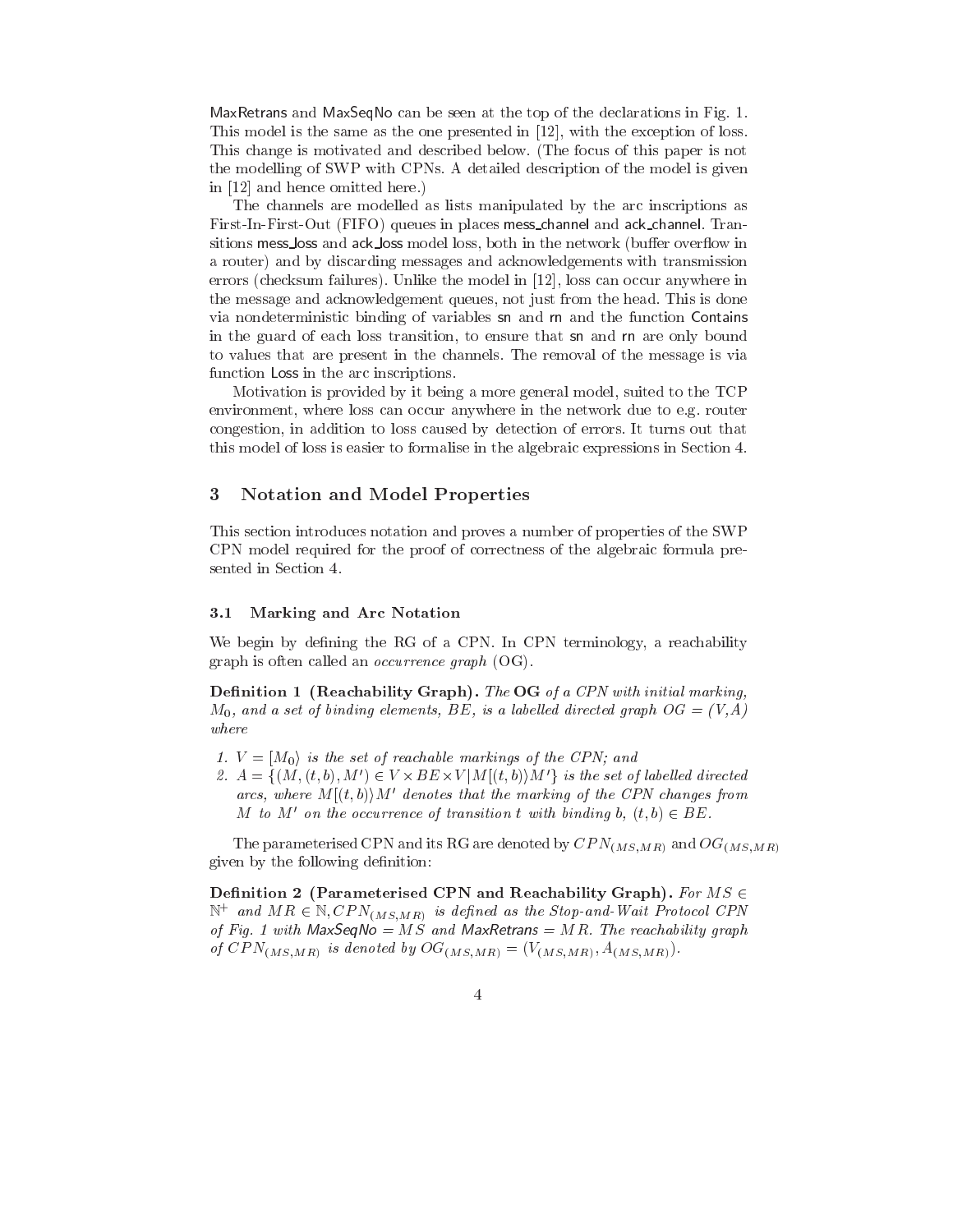In order for the notation for markings and arcs defined below to be correct, we must prove that each place in the SWP CPN with initial marking  $M_0$  as illustrated in Fig. 1 always contains exactly one token.

**Lemma 1.** For all reachable markings of  $CPN_{(MS,MR)}$  and all allowable values of  $MS$  and  $MR$ , each place in the CPN diagram contains exactly one token, i.e.  $8KM \geq \in \mathbb{N}^3$ ,  $8KM \in \mathbb{N},$   $8M \in V(MS,MR)$ ,  $|M$  (sender state)] = |M (receiver state)]  $p=|M(\mathsf{retrans}\_\mathsf{counter})|\!=\!|M(\mathsf{mess}\_\mathsf{channel})|\!=\!|M(\mathsf{ack}\_\mathsf{channel})|\!=\!|M(\mathsf{send}\_\mathsf{seq}\_\mathsf{mod})|$  $= |M(recv\_seq\_no)| = 1.$ 

Sketch of Proof. Proof is by direct inspection of Fig. 1. Consider the recv\_seq\_no place.  $M_0$ (recv\_seq\_no) = 1<sup>o</sup> and so  $|M_0$ (recv\_seq\_no) = 1. The marking of this place can only be changed by transitions receive mess and send ack. The occurrence of these transitions either replaces one value by another (the receive mess transition when  $sn=rn$ ) or does not change the marking (the receive mess transition when  $sn\neq rn$  and the send ack transition). The value of MS may affect the token value (via function NextSeq) but it does not affect the number of tokens removed or added (always 1). Hence  $|M$  (recv seq no) = 1 for all markings. Similar arguments reveal that this property also holds for the remaining 6 places.  $\Box$ 

The following function converts a singleton multiset into its basis element:

Definition 3 (Singleton Multiset to Colour). Let  $S_{MS_1}$  be the set of all singleton multisets over a basis set  $S : S_{MS_1} = \{ \{ (s,1) \} | s \in S \}$ . A function that converts a singleton multiset to its basis element is given by  $f_c : S_{MS_1} \rightarrow S$ , where  $f_c({ (s, 1) }) = s$ .

In addition, the following notational conventions are used throughout this paper:

- ${ -M[t]}$  is used as shorthand to represent that transition t is enabled by marking M for some binding of variables b, such that  $M[(t, b)\rangle, (t, b) \in BE$ .
- ${ = |f_c(M(p))|}$  is the length of the list on places  $p \in {\{$  mess\_channel, ack\_channel}.
- $\rightarrow$   $\nu$  represents  $j$  repetitions of the message (or acknowledgement) with sequence number  $i$  in the message (or acknowledgement) channel;
- ${\cal A} = \bigoplus_{MS}$  represents modulo  $MS + 1$  addition; and
- ${}- \bigoplus_{MS}$  represents modulo  $MS + 1$  subtraction.

The markings of our SWP CPN can be classified into types based on the four possible combinations of the *major* state of the sender and receiver, i.e. the markings of places sender\_state and receiver\_state. The relationship between the sender sequence number  $(ssn)$  and receiver sequence number  $(rsn)$ , either  $rsn = ssn$  or  $rsn = ssn \oplus_{MS} 1$ , gives rise to subtypes for two of the four combinations of major state. Thus there are six combinations in total, giving the six types, 1, 2a, 2b, 3a, 3b and 4, shown in Table 1. An explanation of the significance of each type is given in [10].

 $\mathcal{M}$  and the family of the family of function  $\mathcal{M}$  and functions the family of functions that functions that functions the family of functions that functions the family of functions of functions  $\mathcal{M}$ **Definition 4 (Markings to Types).** We define the family of functions that classifies markings as  $Type_{MS} : V_{(MS,MR)} \rightarrow \{1, 2a, 2b, 3a, 3b, 4\}$  where the body of  $Type_{MS}$  is given in Table 1.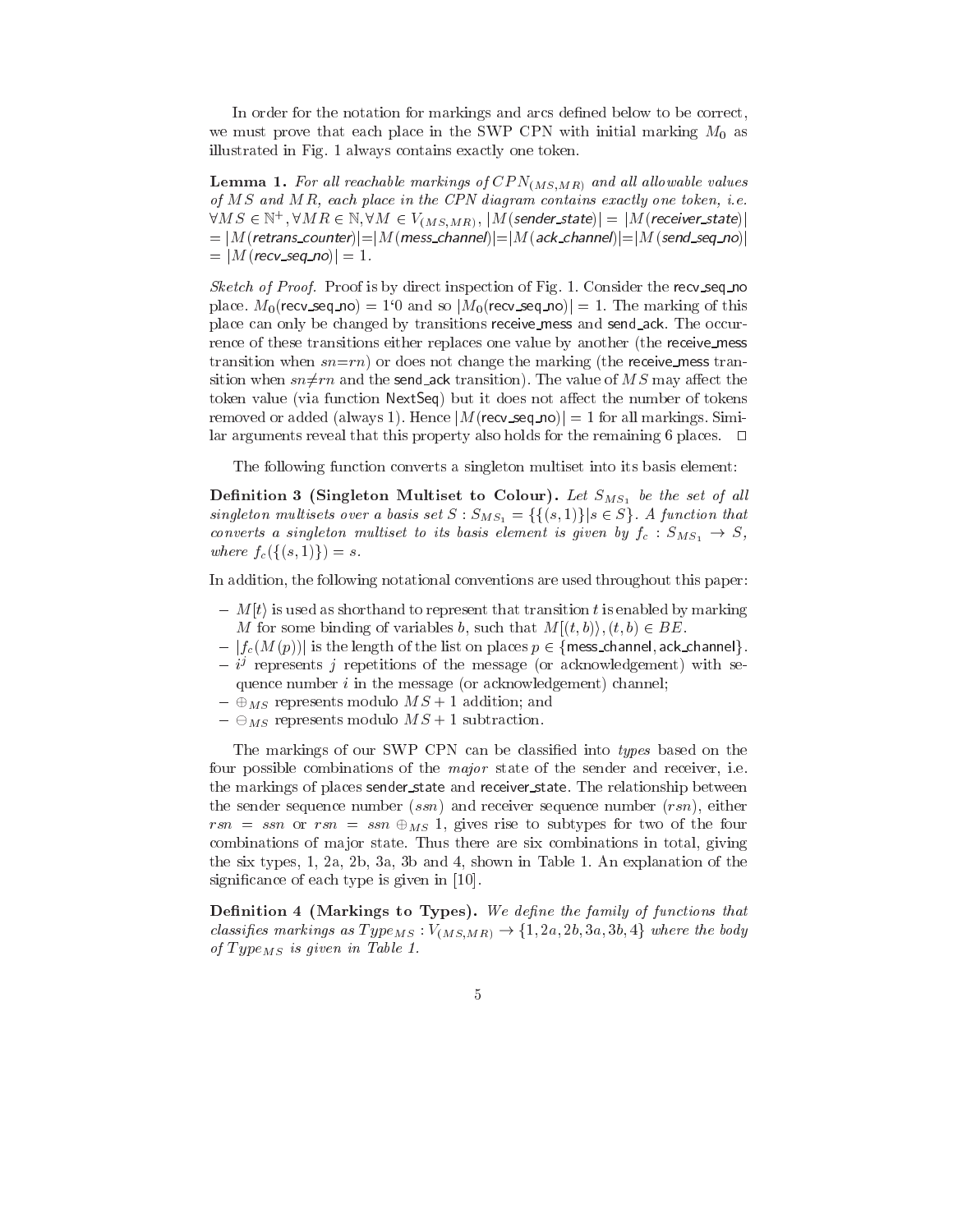|             | $ M($ sender_state) $ M($ receiver_state) $ M($ send_seq_no) $ M($ recv_seq_no) $ Type_{MS}(M) $ |         |                               |                |
|-------------|--------------------------------------------------------------------------------------------------|---------|-------------------------------|----------------|
| $1's$ ready | $1'r$ ready                                                                                      | 1'sn    | 1'sn                          |                |
| 1 wait_ack  | $1'r$ ready                                                                                      | $1$ 'sn | 1'sn                          | 2a             |
| 1'wait_ack  | $1$ 'r ready                                                                                     | 1'sn    | $1^{\iota}(sn \oplus_{MS} 1)$ | 2 <sub>b</sub> |
| 1'wait_ack  | 1'process                                                                                        | 1'sn    | 1'sn                          | Зa             |
| 1'wait_ack  | $1$ 'process                                                                                     | $1$ 'sn | $1'(sn \oplus_{MS} 1)$        | 3b             |
| $1's$ ready | 1'process                                                                                        | $1$ 'sn | 1'sn                          |                |

**Table 1.** Classification of markings  $M \in V_{(MS,MR)}$  into types based on the state of the sender and receiver.

In addition, the following assumptions are made about the content of the communication channels, all of which are proved valid at the end of Section 4.1.

assumption that the content of the message and account channels is contented in the message and acknowledgemen a ust of contiguous integers of the form  $i$  f where  $i$ , and acknowledgement channels is<br>where  $i, j \in \{0, ..., MaxSeqNo\}$ .

Assumption 2 The message and acknowledgement channels contain at most two assinct consecutive integers, i.e. of the form i  $j$  –where  $j = i \oplus_{MS} 1$ .

**Assumption 3** All reachable markings  $M \in V_{(MS,MR)}$  of  $CPN_{(MS,MR)}$  can be classied into one of the 6 types in Table 1.

Using Lemma 1, Assumptions 1, 2 and 3, and Table 1, every marking can be encoded and uniquely identied by the following marking notation:

Definition 5 (Shorthand Marking Notation). For  $CPN_{(MS,MR)}$  all markings  $M \in V_{(MS, MR)}$  can be uniquely identified and represented by the notation  $M_{(time,ssn),(mo,ao,mn,an,ret)}^{(time,ssn)}$  where the superscript contains the parameter values of the SWP CPN and the subscript contains the marking description, where:

- ${}-type = f_{type}(M);$
- ${s} = ssn \in \{0, 1, ..., MS\}$  is the sender sequence number;
- ${-} \, m o \in \mathbb{N}$  is the number of old (duplicate) messages with sequence number  $ssn \ominus_{MS} 1$  in the message channel;
- ${ a}o \in \mathbb{N}$  is the number of old *(duplicate)* acknowledgements with sequence number ssn in the acknowledgement channel;
- ${ m n \in \mathbb{N} \text{ is the number of new (current) messages with sequence number ssn } }$ in the message channel;
- ${ }-an \in \mathbb{N}$  is the number of new (current) acknowledgements with sequence<br>number  $ssn \oplus_{MS} 1$  in the acknowledgement channel; and<br> ${-}ret \in \{0,1,...,MR\}$  is the value of the retransmission counter for the curnumber  $ssn \oplus_{MS} 1$  in the acknowledgement channel; and
- rently outstanding (unacknowledged) message;

so that for a given  $M \in V_{(MS, MR)}$  represented by  $M_{(type,ssn),(mo,ao,mn,an,ret)}$ the marking of places sender\_state, receiver\_state, send\_seq\_no and recv\_seq\_no is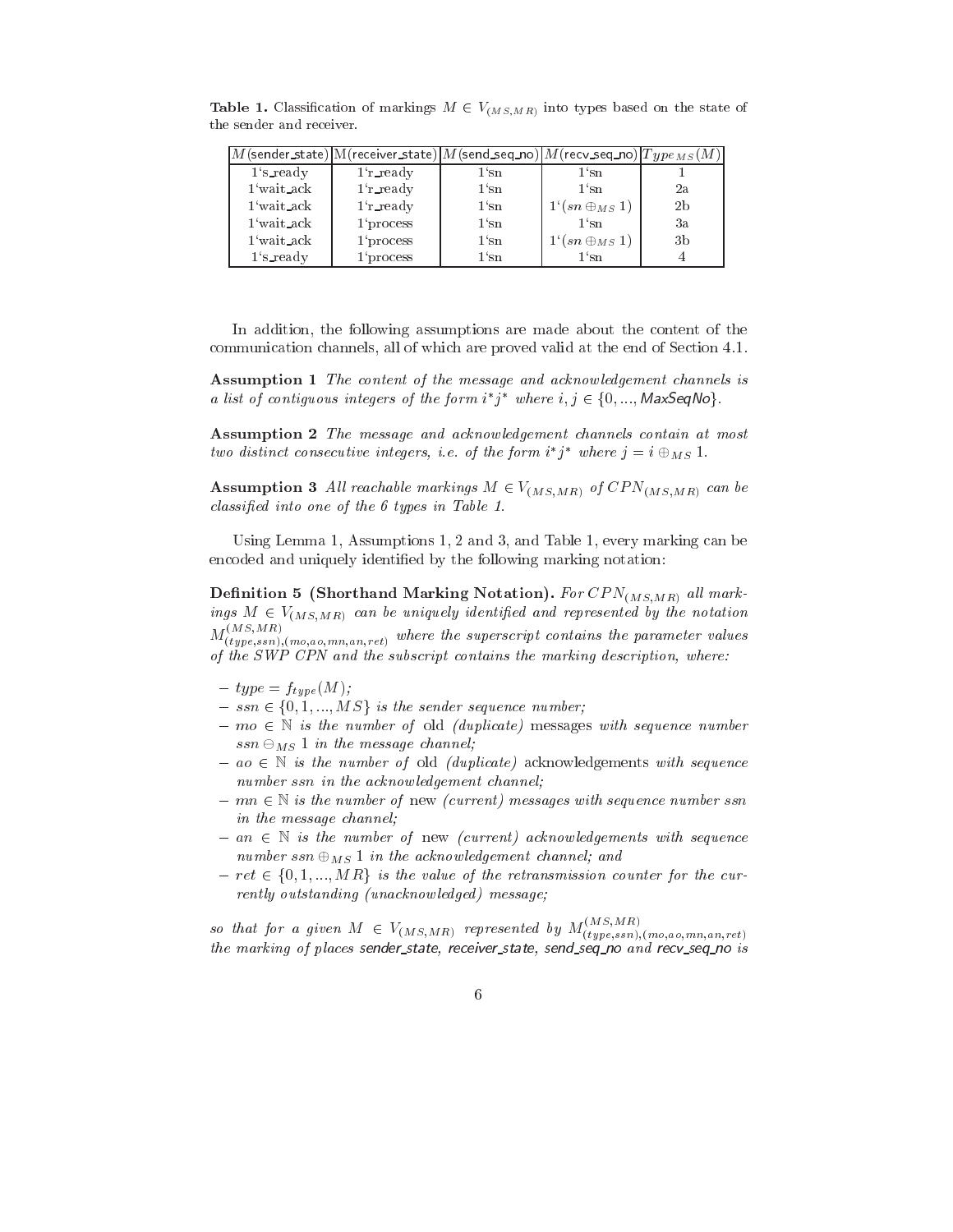encoded in the pair (type; ssn) as given by Table 1 and:

| $M$ (mess_channel) $\,$       | $= 1^{i}[(ssn \ominus_{MS} 1)^{mo} - ssn^{mn}]$                                             |
|-------------------------------|---------------------------------------------------------------------------------------------|
|                               | $M(\text{ack\_channel})$ = $1^{\lceil \log n^{ao} \rceil} (\text{ss} n \oplus_{MS} 1)^{an}$ |
| $M(retrans\_counter) = 1rret$ |                                                                                             |

Analogously, a shorthand notation is defined for arcs in [10].

Sets of markings and sets of arcs are defined as follows:

**Definition 6** (Sets of Markings).  $V_{(true,ssn)} = {M \in V_{(MS,MR)} | TypeMs(M)}$  $= type, M(\text{send\_seq\_no}) = 1$ 'ssn} represents the set of markings in which the sender sequence number is given by ssn, and the sender and receiver states and receiver sequence number are given by the type as specified in Table 1.

Definition 7 (Sets of Arcs).  $A_{(true,ssn)}^{(true,ssn)} = \{ (M, (t,b), M') \in A_{(MS, MR)} \mid$  $I$  ype $M_S(M) = I$ ype, M(send\_seq\_no)  $= I$  ssn $\}$  represents the set of arcs with source nodes in  $V_{(1, \ldots, n)}$ .

### 3.2 Important Model Properties

 $\mathbf{y} = \mathbf{y} + \mathbf{y} + \mathbf{y}$ 

There are several important behavioural properties of the SWP CPN model that are needed for the proof of correctness of the algebraic expressions:

**Lemma 2.** For all  $M \in V_{(MS,MR)}$ , the enabling and subsequent firing of each transition is independent of the values of the sequence numbers in the binding.

Sketch of Proof. (See [10] for the full proof.) Proof is from Lemma 1 and the standard enabling and firing rules of CPNs [14].

From Fig. 1 the enabling conditions of send mess are:  $f_c(M(\text{sender\_state}))$  = s\_ready;  $|M$ (send\_seq\_no)| > 0; and  $|M$ (mess\_channel)| > 0. All three conditions are independent of sequence numbers. send mess is enabled with binding queue  $=$  $f_c(M(mess{\_}channel))$  and sn =  $f_c(M(send{\_}seq{\_}no))$ . When send\_mess occurs, it:

- Removes 1's ready from sender state and returns 1'wait ack to this place;
- Leaves the marking of place send seq no unchanged; and
- ${\rm -}\;$  Removes 1<sup>o</sup>queue from place mess\_channel and returns 1<sup>o</sup>queue<sup> $\sim$ </sup>[sn] to this place (append a copy of sn to the end of the message channel queue).

None of these actions depend on or are affected by the particular values of queue or sn in the binding, thus the behaviour of send mess is independent of the values of the sequence numbers with which it interacts. The same reasoning is used to prove this lemma for the other seven transitions.  $\Box$ 

**Lemma 3.** For all  $M \in V_{(MS,MR)}$  in which M(receiver state) = 1°r\_ready and  $|f_c(M(mess{\text{-}channel}))| > 0$ , the message at the head of the queue in the message channel can always be converted into an acknowledgement, i.e.  $\exists M', M'' \in$  $V_{(MS,MR)}$  such that  $M$  [receive\_mess $\rangle M'$ [send\_ack $\rangle M'' ,$   $|f_c(M''(mess\_channel))| =$  $|f_c(M(mess{\_}channel))|-1$  and  $|f_c(M''(ack{\_}channel))|=|f_c(M(ack{\_}channel))|+1$ .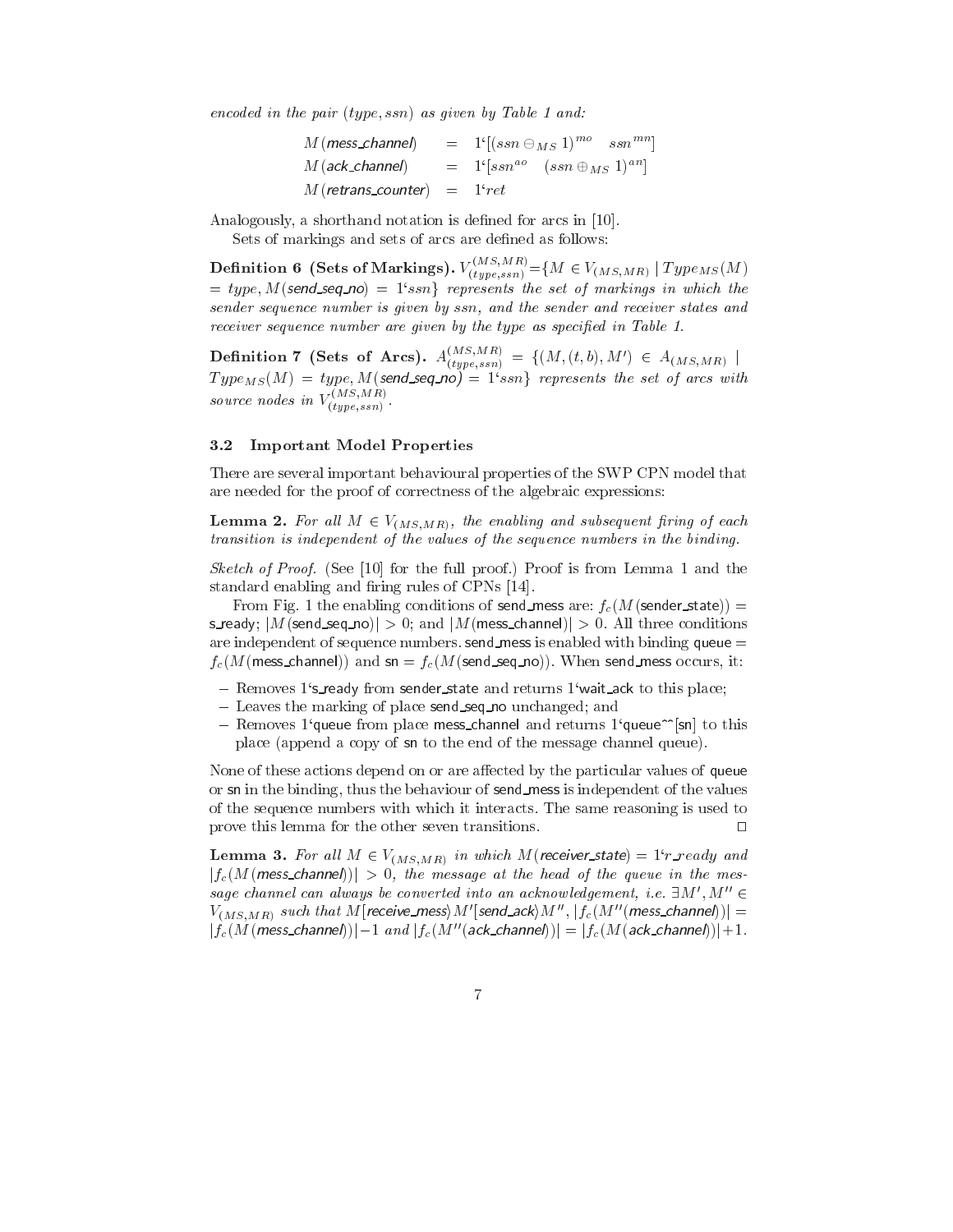Sketch of Proof. (See [10] for the full proof.) Only reachable markings satisfying the enabling conditions of receive mess need be considered. For each such marking  $M$ , Lemma 2 ensures that the enabling and action taken upon firing receive mess is independent of the values of the sequence numbers involved. When receive mess occurs from any such M we reach a marking  $M'$  in which the receiver state has changed to process and one message has been removed from the message channel. From the CPN diagram in Fig. 1, each such marking  $M'$ enables send\_ack, the occurrence of which leads to a marking  $M''$  such that the receiver has returned once again to the ready state, the message channel contains one less message than in  $M$  and the acknowledgement channel contains one more acknowledgement than in  $M$ . Thus the lemma is proved.  $\Box$ 

**Lemma 4.**  $VM \in V(MS, MR)$ ,  $J_c(M(mess\_channel))$  $> 0 \implies \exists M_1 \in V(MS, MR)$ such that M [mess\_loss]  $M_1$  and  $|f_c(M_1(\text{mess\_channel}))| = |f_c(M(\text{mess\_channel}))| - 1$  and  $|f_c(M(\text{ack\_channel}))| > 0 \implies \exists M_2 \in V_{(MS, MR)}$  such that M [ack\_loss]  $M_2$ <br>and  $|f_c(M_2(\text{ack\_channel}))| = |f_c(M(\text{ack\_channel}))| - 1$ , while the marking of all 1 and  $|f_c(M(\text{ack-channel}))| > 0 \implies \exists M_2 \in V_{(MS,MR)}$  such that  $M[\text{ack_loss}]M_2$ other places remains unchanged.

*Proof.* The proof follows immediately from the CPN in Fig. 1.  $\Box$ 

# 4 Algebraic Expressions for the SWP CPN RGs

Empirical evidence gathered in [12] for small parameter values reveals a regular structure in the RG that is linear in MaxSeqNo and quartic in MaxRetrans. This also holds true for the model presented in Section 2. Based on the intuition in [12] for the case where MaxRetrans=0, in this paper, we present an algebraic formula representing the family of RGs of our SWP CPN and prove it correct. We then discuss a number of properties that can be proved directly from the algebraic formula. Because of size limitations, only proof sketches are presented (see [10] for details).

#### 4.1 The Algebraic Formula in Both Parameters

When defining the markings and arcs of  $OG_{(MS,MR)}$  we specify sets of markings and arcs using the notation from Definitions 5, 6 and 7 and by specifying allowable ranges of the five variables  $(mo, ao, mn, an, ret)$ . All variables are assumed to be greater than or equal to 0, unless otherwise indicated.

All of the markings of  $OG_{(MS,MR)}$  are described in this way in Table 2, by evaluating the expressions in this table for  $0 \le i \le MS$ . The first column gives the name of the set of markings for each subset of the partition according to its type. Column 2 defines the set of markings by specifying the allowed ranges of variable values. If a variable is restricted to a specific value, e.g. 0, we write this directly in the label of the marking. Note that because of the expression  $0 \leq mo + ao \leq MR - 1$ , the markings of type 3a and type 4 (rows 4 and 6) are defined only when  $M K > 0$ . Hence,  $V_{(3a,i)}^{(3a,i)} = V_{(4,i)}^{(4,i)} = \emptyset$ , the empty set.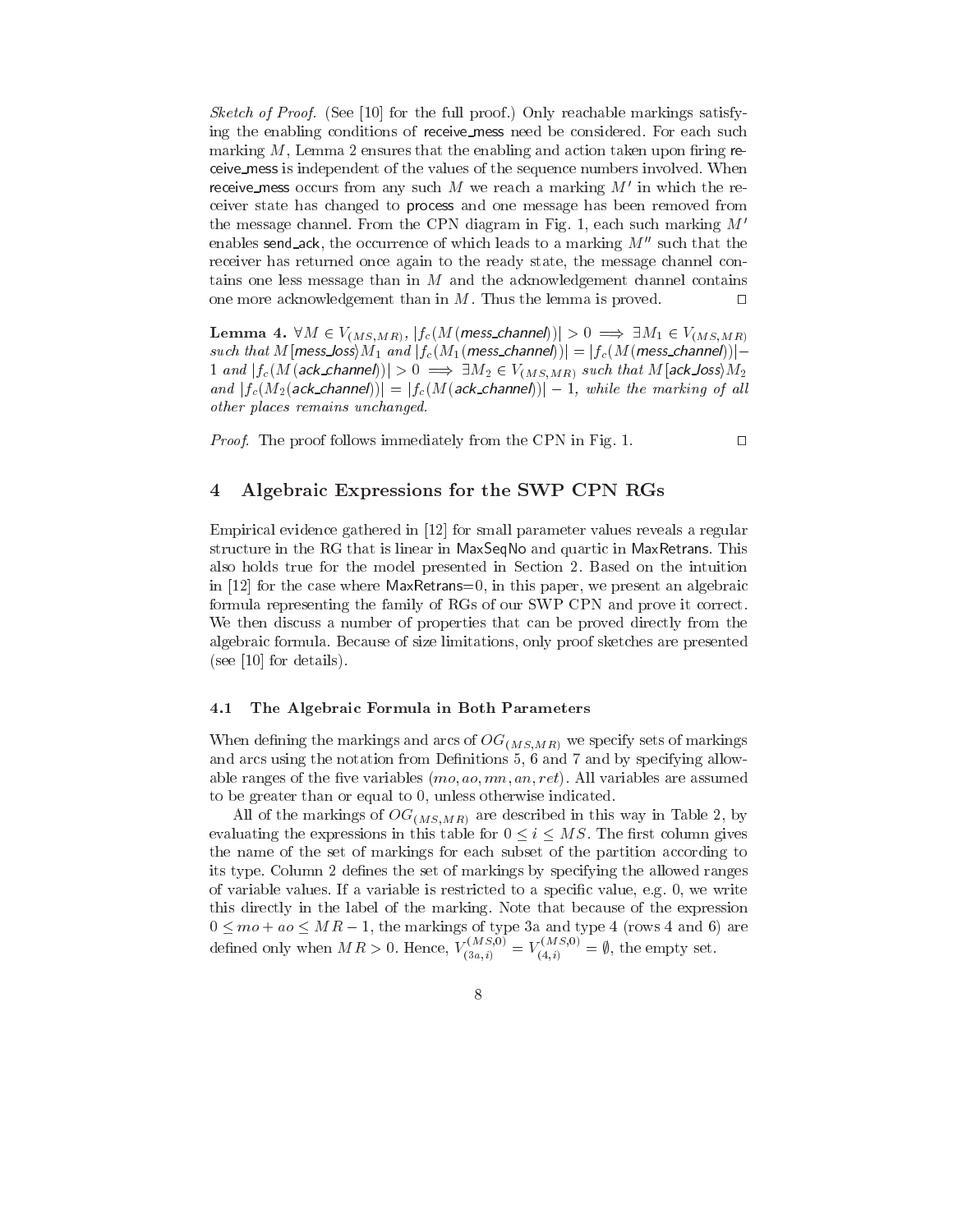**Table 2.**  $V_{(type, i)}^{(MS, M.B)}$ , for  $0 \le i \le MS$  and  $type \in \{1, 2a, 2b, 3a, 3b, 4\}$ .

| <b>Name</b>  | Set Definition                                                                                                                                           |
|--------------|----------------------------------------------------------------------------------------------------------------------------------------------------------|
|              | $\cdot M^{\vee}$<br>$\sum_{(1,i),(mo,ao,0,0,0)}$ $ 0 \leq mo + ao \leq \overline{MR}$                                                                    |
| (2a,i)       | $\frac{r(MS, MR)}{(2a,i),(mo,ao,mn,0,ret)}$ $ 0 \leq m\overline{o + a_0} \leq MR, 0 \leq ret \leq MR,$<br>$\{M\}$                                        |
|              | $0 \leq mn \leq ret + 1$                                                                                                                                 |
| $V_{(2b,i)}$ | $\left\{M_{(2b,i),(0,ao,mn,an,ret)}^{(M S,M R)} \mid 0 \leq ao \leq MR, 0 \leq ret \leq MR, 0 \leq mn \leq ret, \right\}$                                |
|              | $0 \leq mn + an \leq ret + 1$                                                                                                                            |
|              | $V_{(3a,i)}^{(MS,MR)}[\{\}, \text{ for } MR=0; \text{ or }$                                                                                              |
|              | $\{M_{(3a,i),(mo,ao,mn,0,ret)}^{(MS,MR)} \mid m\text{o} \geq 0, 0 \leq mo + ao \leq MR - 1, 0 \leq ret \leq MR,$                                         |
|              | $0 \le mn \le ret + 1$ , for $MR > 0$ .                                                                                                                  |
| (3b, i)      | $\{M^{(MS,\overline{MR})}_{(21,1)},\ldots\}$<br>$0 \leq ao \leq MR, 0 \leq ret \leq MR, 0 \leq mn + an \leq ret$<br>(3b, i), (0, a o, mn, an, re t)      |
| (4, i)       | $\{\}\,$ , for $MR = 0$ ; or                                                                                                                             |
|              | $M(M^{S,MR})$<br>$\left\{ \binom{m}{4,i}, \binom{m}{2}, a_{0}, a_{1}, a_{0}, 0, 0} \mid 0 \leq m_{0} + a_{0} \leq MR - 1 \right\}, \text{ for } MR > 0.$ |

All of the arcs of  $OG_{(MS,MR)}$  are described in Tables 3 to 8 by evaluating each table for  $0 \le i \le MS$ . There is one table of arcs per set of markings (i.e. per row) in Table 2, describing the set of outgoing arcs of that set of markings. Correspondingly,  $A_{(3a,i)}^{\dagger}$  and  $A_{(4,i)}^{\dagger}$  =  $\emptyset$ . The first column of each arc table gives any additional restrictions that must be placed on the variables  $mo$ ,  $ao$ ,  $mn$ , an and ret. For example, loss of an old message cannot occur when  $mo = 0$ . The second, third and fourth columns list the source marking, binding element and destination marking respectively.

We now state the theorem for our parametric RG over both parameters and prove its correctness.

**Theorem 1.** For all  $M \ge \in \mathbb{N}$ ,  $M \in \mathbb{N}$  and for Type  $= \{1, 2a, 2b, 3a, 3b, 4\}$ ,  $OG<sub>(MS,MR)</sub> = (V<sub>(MS,MR)</sub>, A<sub>(MS,MR)</sub>)$  where

$$
V_{(MS,MR)} = \bigcup_{\substack{0 \le i \le MS \\ t \in Type}} V_{(t,i)}^{(MS,MR)}
$$

and

$$
A_{(MS,MR)} = \bigcup_{\substack{0 \le i \le MS \\ t \in Type}} A_{(t,i)}^{(MS,MR)}
$$

where all nodes and arcs are defined in Tables 2 to 8.

*Proof.* The proof is in two parts. The first part proves that all states in  $V_{(MS,MR)}$ are reachable from the initial marking using a connected spanning graph. The second part proves that every arc from every state in  $V_{(MS,MR)}$  leads to a state in  $V_{(MS,MR)}$  and that this set of arcs equals  $A_{(MS,MR)}$ . The two parts of the proof each describe a necessary condition, which together are sufficient to show that Theorem 1 is correct.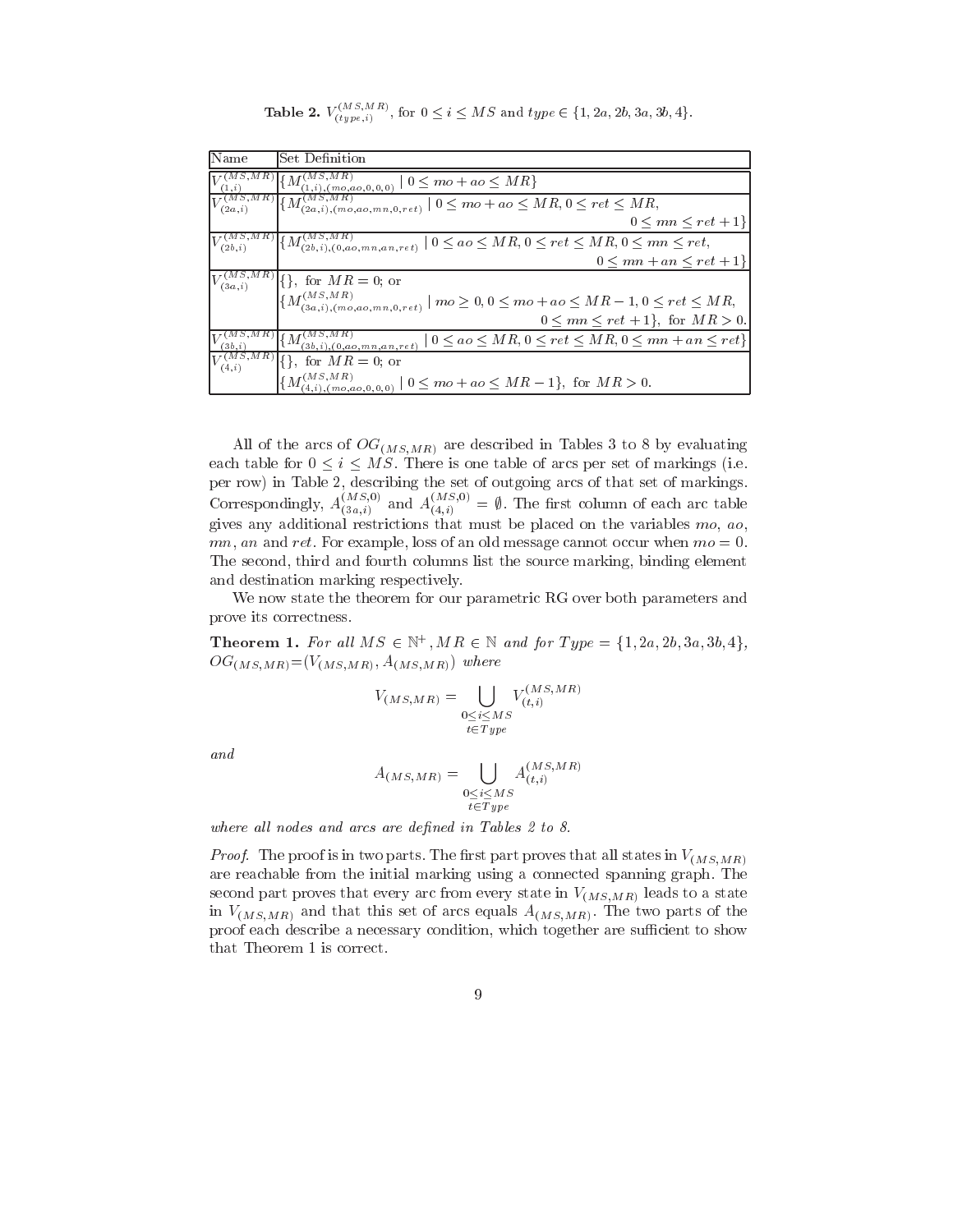| ļ<br>$\lambda$ , $\lambda$ , $\lambda$ , $\lambda$ , $\lambda$ , $\lambda$<br>: |
|---------------------------------------------------------------------------------|
|                                                                                 |
| <b>CALL UND VALUE</b><br>J<br>The move control difference in<br>$\frac{1}{2}$   |
|                                                                                 |
| $\ddot{\phantom{0}}$                                                            |
| ļ                                                                               |
| í                                                                               |
| ׇ֚֘֝֬                                                                           |
| $-24.2 + 0.02$<br>ו<br>ו                                                        |
|                                                                                 |
| $\frac{1}{2}$<br>Ē                                                              |
|                                                                                 |
| $\frac{a}{c}$<br>)<br>}<br>$\overline{\phantom{a}}$<br>I<br>ł                   |

| Condition Source Marking Binding Element                                                          | Oestination Marking                                                                                                                                                                                                                                                                                                                                                                                                                                                                                                                                                                                                                   |
|---------------------------------------------------------------------------------------------------|---------------------------------------------------------------------------------------------------------------------------------------------------------------------------------------------------------------------------------------------------------------------------------------------------------------------------------------------------------------------------------------------------------------------------------------------------------------------------------------------------------------------------------------------------------------------------------------------------------------------------------------|
|                                                                                                   |                                                                                                                                                                                                                                                                                                                                                                                                                                                                                                                                                                                                                                       |
|                                                                                                   | $^{11}$ (2a,i), (mo,ao,1,0,0)<br>M(MS, MR)                                                                                                                                                                                                                                                                                                                                                                                                                                                                                                                                                                                            |
|                                                                                                   | $M_{(1,i),(mo-1,ao,0,0,0)}^{(MS,MB)}$                                                                                                                                                                                                                                                                                                                                                                                                                                                                                                                                                                                                 |
|                                                                                                   |                                                                                                                                                                                                                                                                                                                                                                                                                                                                                                                                                                                                                                       |
|                                                                                                   |                                                                                                                                                                                                                                                                                                                                                                                                                                                                                                                                                                                                                                       |
|                                                                                                   | $^{1M}$ (1,i),(mo,ao-1,0,0,0)<br>M(MS, MR)                                                                                                                                                                                                                                                                                                                                                                                                                                                                                                                                                                                            |
| $u_{(1,i),(mo,ao,0,0,0)}$  receive_dup_ack <queue <math="" =="">[i^{ao-1}], sn=i, m=i&gt;</queue> | $(1, i)$ , $(mo, ao-1, 0, 0, 0)$<br>M(MS, M R)                                                                                                                                                                                                                                                                                                                                                                                                                                                                                                                                                                                        |
|                                                                                                   | $ M_{(1,i),(m o,a o,0,0,0)}^{(M S,M R)} $ receive_mess< queue = $[(i \ominus_{M S} 1)^{m o-1}]$ , sn= $i \ominus_{M S} 1$ , m= $i >  M_{(4,i),(m o-1, a o, 0, 0, 0)}$<br>$M_{(1,i),(m_0,a_0,0,0,0)}^{(M,S,MR)}$ messJoss $\leq$ losen puento $\leq m_0$ (i, e) $m_0$ , $(3M_S,1)$<br>$\frac{M_{(1,i),(m_{2,4,0},0,0,0,0)}}{N_{(1,i),(m_{2,4,0},0,0,0,0)}}$  send_mess <queue <math="" =="">[(i \ominus_{M,5} 1)^{mo}], sn=<math>i</math>&gt;<br/><math>\left M^{(MS,MR)}_{(1,i),(m_{Q},q_{Q},0,0,0)}\right </math>ack_loss<queue =="" [<math="">i^{a}°], m=<math>i</math>&gt;<br/>M(S,MR)<br/><math>1_M(MS,MR)</math></queue></queue> |

**Table 4.** The set of arcs  $A_{(2a,i)}^{(MS,MR)}$  with source markings in  $V_{(2a,i)}^{(MS,MR)}$ .

|                    | Condition Source Marking               | Binding Element                                                                                                                                                                                 | <b>Destination Marking</b>                                                                |
|--------------------|----------------------------------------|-------------------------------------------------------------------------------------------------------------------------------------------------------------------------------------------------|-------------------------------------------------------------------------------------------|
| $ret<$ MR          |                                        | $\text{Tr}(\mathbb{W}^{SMR}_{2a,ib},\mathbb{W}^{R}_{a,0},\mathbb{W}^{R}_{a,0})$ timeout_retrans $<$ queu $=[(i\ominus_M s\ 1)^{m\omega}\ i^{mn}],$ $\text{sn}=_i,$ rc $=$ r $et$ z              | $M_{(2a,i),(mo,ao,mn+1,0,ret+1)}^{(MS,MR)}$                                               |
| mo > 1             |                                        | $ M^{(MS,MR)}_{(2a,i),(mo,ao,mn,0,ret)} $ mess_loss <queue=<math>[(i \ominus_{MS} 1)^{mo} i^{mn}], sn=<math>i \ominus_{MS} 1</math>&gt;</queue=<math>                                           | $M_{(2a,i),(mo-1,ao,mn,0,ret)}^{(MS,MB)}$                                                 |
| mn > 1             |                                        | $M^{(MS,MR)}_{(2a,i),(mo,ao,mn,0,ret)}$ mess_loss <queue <math="" =="">[(i \ominus_{MS} 1)^{mo} i^{mn}], sn=i&gt;</queue>                                                                       | $M_{(2a,i),(mo,ao,mn-1,0,ret)}^{(MS,MR)}$                                                 |
| $mo \geq 1$        |                                        | $\big M_{(2a,i),(mo,ao,mn,0,ret)} $ receive_mess <queue <math="" =="">[(i\ominus_{MS}1)^{mo-1}i^{mn}]\text{, sn=}\iominus_{MS}1\text{, m=}\itriangleright]M_{(2a,i),(mo-1,ao,mn,0,ret)}</queue> |                                                                                           |
| $mn \geq 1$        | $M_{(2a,i),(0,ao,mn,0,ret)}^{(MS,MR)}$ | $ $ receive_mess< queue $=$ $[i^{mn-1}]$ , sn=i, rn=i $\rangle$                                                                                                                                 | $M_{(3b,i),(0,ao,mn-1,0,ret)}^{(MS,MR)}$                                                  |
| $ a\circ\rangle$ 1 |                                        | $\big M^{(MS,MA)}_{(2a,i),(m_2a_2,m_30,rel)}\big \text{ack-loss}\text{-queue} = [i^{ac}],\text{rm=i}\text{>}$                                                                                   | $^{1}M$ (2a, i), (mo, a $_{0}$ – 1, mn, 0, ret)<br>$M^{(M S, \overline{M} \overline{R})}$ |
| $ a\circ a $       |                                        | $M_{(2a,i),(m o, a o, mn, 0, rel)}^{(MS,MR)}$  receive_dup_ack <queue <math="" =="">[i^{ao-1}], sn=i, m=i&gt;</queue>                                                                           | $^{14}(2a, i), (mo, ao-1, mn, 0, ret)$<br>M(MS,MR)                                        |

10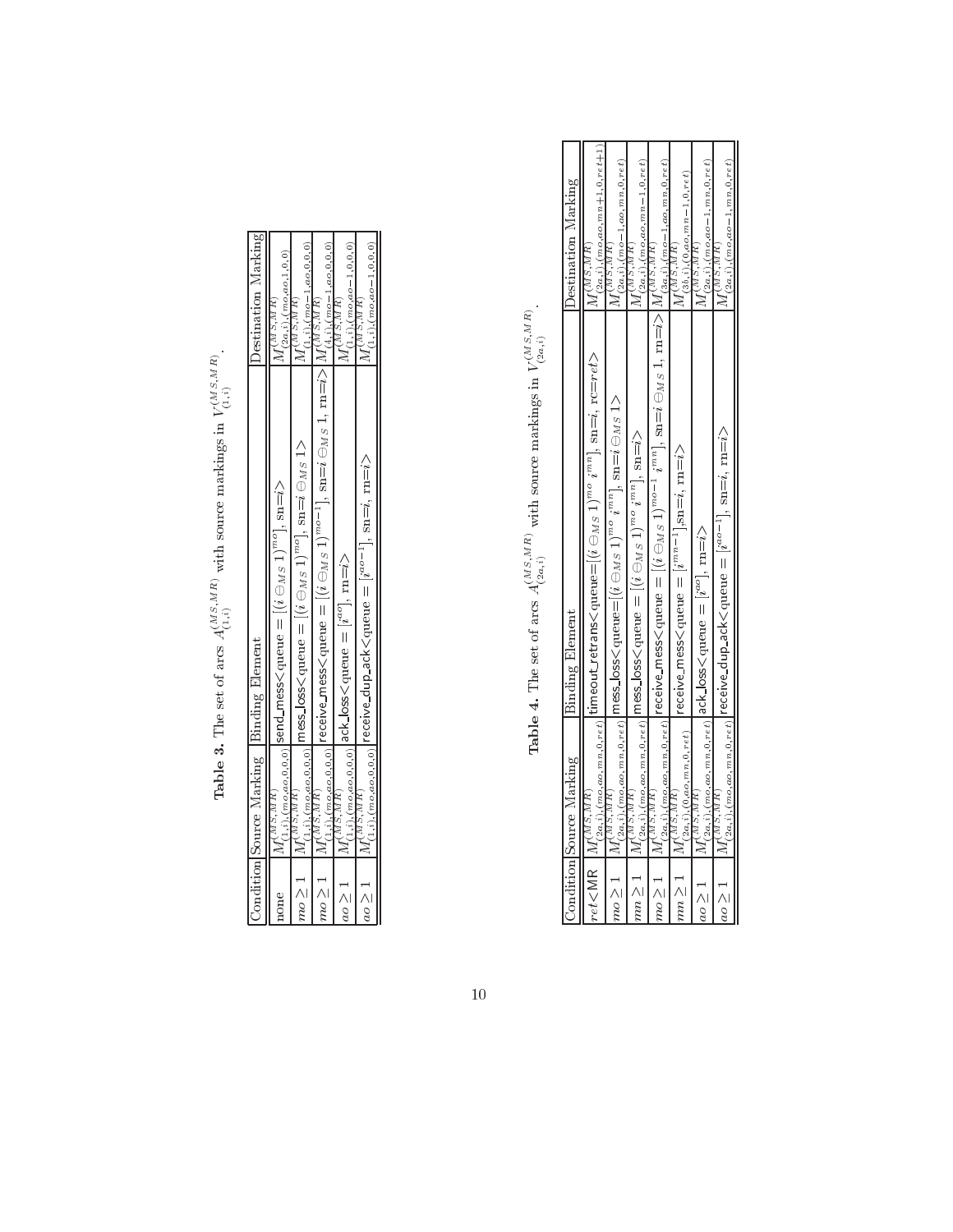|   | $\vdots$                              |
|---|---------------------------------------|
|   |                                       |
|   | ׇ֚֓֡                                  |
|   |                                       |
|   |                                       |
|   | i<br><b>SAT CONSTRUCTION COOPEROD</b> |
|   |                                       |
|   | ï                                     |
|   |                                       |
|   |                                       |
|   |                                       |
|   | ׇ֚֚֬֕                                 |
|   |                                       |
|   |                                       |
|   |                                       |
|   | $\frac{1}{2}$                         |
|   |                                       |
|   |                                       |
|   |                                       |
|   | $\frac{1}{2}$                         |
|   | $\frac{1}{2}$                         |
|   |                                       |
|   |                                       |
|   |                                       |
| i |                                       |
|   |                                       |
|   |                                       |
|   |                                       |
|   | ֚֓                                    |
|   | ׇ֚֘֝֬֝֬                               |
|   |                                       |
|   |                                       |
|   | $\vdots$                              |
|   | <b>DOMO</b>                           |
|   |                                       |
|   | i<br>5                                |
|   |                                       |
| l | $\frac{1}{2}$                         |
|   | $\frac{1}{2}$                         |
|   |                                       |
| ľ | ĺ                                     |
|   |                                       |
|   |                                       |
|   |                                       |
|   |                                       |
|   |                                       |
| j | a<br>J                                |
| E |                                       |

| Binding Element<br>Condition Source Marking                                                                                                                                                                                      | <b>Destination Marking</b>                                                                                                                                                                                                                                                                                                                                                                                                                                                                                                                                                                                                                                                                                                                                                                                                                                                                                  |
|----------------------------------------------------------------------------------------------------------------------------------------------------------------------------------------------------------------------------------|-------------------------------------------------------------------------------------------------------------------------------------------------------------------------------------------------------------------------------------------------------------------------------------------------------------------------------------------------------------------------------------------------------------------------------------------------------------------------------------------------------------------------------------------------------------------------------------------------------------------------------------------------------------------------------------------------------------------------------------------------------------------------------------------------------------------------------------------------------------------------------------------------------------|
| ${\sf timeout\_retrans}$ queue $= [i^{mn}]$ , ${\rm sn}{=}i, {\rm rc}{=}r$ e $t$ >                                                                                                                                               | $M_{(2b,i);(0,ao,mn+1,an,ret+1)}^{(MS,MR)}$                                                                                                                                                                                                                                                                                                                                                                                                                                                                                                                                                                                                                                                                                                                                                                                                                                                                 |
|                                                                                                                                                                                                                                  | $M_{(2b,i),(0,ao,mn-1,a n,ret)}^{(M S,M R)}$                                                                                                                                                                                                                                                                                                                                                                                                                                                                                                                                                                                                                                                                                                                                                                                                                                                                |
|                                                                                                                                                                                                                                  | $^{1M}(3b,i)$ , $(0, ao, mn-1, an, ret)$<br>M(MS, MR)                                                                                                                                                                                                                                                                                                                                                                                                                                                                                                                                                                                                                                                                                                                                                                                                                                                       |
|                                                                                                                                                                                                                                  | $M_{(2b,i),(0,ao-1,mn,an,ret)}^{(MS,MR)}$                                                                                                                                                                                                                                                                                                                                                                                                                                                                                                                                                                                                                                                                                                                                                                                                                                                                   |
|                                                                                                                                                                                                                                  | $(2b,i),(0,ao,mn,an-1,ret)$<br>M(MS,MR)                                                                                                                                                                                                                                                                                                                                                                                                                                                                                                                                                                                                                                                                                                                                                                                                                                                                     |
|                                                                                                                                                                                                                                  | $M_{(2b,i),(0,ao-1,mn,an,ret)}^{(M S,M R)}$                                                                                                                                                                                                                                                                                                                                                                                                                                                                                                                                                                                                                                                                                                                                                                                                                                                                 |
| $M^{(MS,MR)}_{(2b,i),(0,0,m,n,n,et)} \left[ \text{recive\_ack<} \text{quen} = [(i \oplus_{MS} 1)^{an-1}], \text{sn=} i, \text{m=} i \oplus_{MS} 1, \text{rc} = ret >   M^{(MS,MR)}_{(1,i \oplus_{MS} 1),(mn,n-1,0,0,0)} \right]$ |                                                                                                                                                                                                                                                                                                                                                                                                                                                                                                                                                                                                                                                                                                                                                                                                                                                                                                             |
|                                                                                                                                                                                                                                  | $M^{(MS,MR)}_{(2b,i),(0,ao,mn_{s,net})}$ receive dup ack <queue <math="" =="">[i^{ao-1}~(i \oplus_{MS} 1)^{an}], sn=i, m=i&gt;<br/><math>\max\sum_{\{2N^2\}\in\{2N^2\}} N^{(MS,MR)}_{(2k,0),\{2N^2\}}</math> (and <math>\max\{\max\{\max\{\max\max\{2N^2\}-1\},\min\{2N^2\}-1\}\}</math><br/><math>N^{(NS,MR)}_{(2b,i),(0,a_0,a_1,a_2,a_2)}</math>   ack_loss&lt; <math>\text{open} = [i^{ao} \ (i \oplus M \text{ s } 1)^{an}]</math> , <math>\text{rm} = i \oplus M \text{ s } 1</math> &gt;<br/><math> M^{(MS,MR)}_{(2),i),(0,0,0,m,a n,ret)} </math>ack_loss<math>&lt;</math>queue <math>=[i^{ao} \ (i \oplus_{M S} 1)^{an}]</math>, rn=<math>i</math>&gt;<br/><math> M_{(2h,i),(0,ao, m, an, ref)}^{(M5,MR)} </math>mess_loss<queue <math="" =="">[i^{mn}], sn=<math>i</math>&gt;<br/><math>\mathsf{met}\mathsf{&lt;}\mathsf{MR}\parallel M^{(MS,MR)}_{(2b,i),(0,ao,mn,an,ret)}</math></queue></queue> |

**Table 6.** The set of arcs  $A_{(3a,i)}^{(MS,MR)}$  with source markings in  $V_{(3a,i)}^{(MS,MR)}$ , for  $MR > 0$ .

| Condition Source Marking | Binding Element                                                                                                                                                                                                                                                                                                                                                                                                                  | Destination Marking                              |
|--------------------------|----------------------------------------------------------------------------------------------------------------------------------------------------------------------------------------------------------------------------------------------------------------------------------------------------------------------------------------------------------------------------------------------------------------------------------|--------------------------------------------------|
|                          | $\mathsf{Int}_\mathsf{SAL}(\mathcal{M}_\mathcal{S}, \mathcal{M}_\mathcal{S})$ , $\mathsf{Int}_\mathsf{SAL}(\mathcal{M}_\mathcal{S}, \mathcal{M}_\mathcal{S})$ , $\mathsf{Int}_\mathsf{SAL}(\mathcal{M}_\mathcal{S})$ , $\mathsf{Int}_\mathsf{SAL}(\mathcal{M}_\mathcal{S})$ , $\mathsf{Int}_\mathsf{SAL}(\mathcal{M}_\mathcal{S})$ , $\mathsf{Int}_\mathsf{SAL}(\mathcal{M}_\mathcal{S})$ , $\mathsf{Int}_\mathsf{SAL}(\mathcal$ |                                                  |
|                          | $\left M_{(3a,i),(m o, o, m n, 0, rel)}^{(MS, M, R)}\right $ mess_loss <queue <math="" =="">[(i \ominus_{MS} 1)^{mo} i^{mn}], sn=<math>i \ominus_{MS} 1</math>&gt;</queue>                                                                                                                                                                                                                                                       | $M_{(3a,i),(mo-1,ao,mn,0,ret)}^{(M\,S,MR)}$      |
|                          | $mn \ge 1$ $ M_{(3a,i),(mo,ao,mn,0,ret)}^{(MS,MB)} $ mess_loss< queue = $[(i \ominus_{MS} 1)^{mo} i^{mn}]$ , sn=i>                                                                                                                                                                                                                                                                                                               | $M^{(M\,S,M\,R)}_{(3a,i),(mo,ao,mn-1,0,ret)}$    |
|                          | $\big M_{(3a,i),(mo,ao,mn,0,rel)}^{\left(MS,MR\right)}\big \textrm{ack-loss}\big \textrm{queue}=\big[i^{ac}\big],\,\textrm{rm=i}\big>\,$                                                                                                                                                                                                                                                                                         | $M_{(3a,i),(mo,ao-1,mn,0,ret)}^{(M\,S,MR)}$      |
|                          | $M^{(M S, M R)}_{(3a,i),(m o, \alpha o, m n, 0, rel)}$ receive_dup_ack <queue <math="" =="">[i^{ao-1}], sn=<math>i</math>, rn=<math>i</math>&gt;</queue>                                                                                                                                                                                                                                                                         | $M^{(M\,S,MR)}_{(3a,i),(mo,ao=1,mn,0,ret)}$      |
| $\mathcal{M} S, M R$     | $I_{(3a,i),(mo,ao,mn,0,ret)}^{(n)},$  send_ack $<$ queu $\rm e=[\it i^{ao}] ,\rm\,m=$ i $>$                                                                                                                                                                                                                                                                                                                                      | $^{14}(2a,i), (mo, ao+1, mn, 0, ret)$<br>M(S,MR) |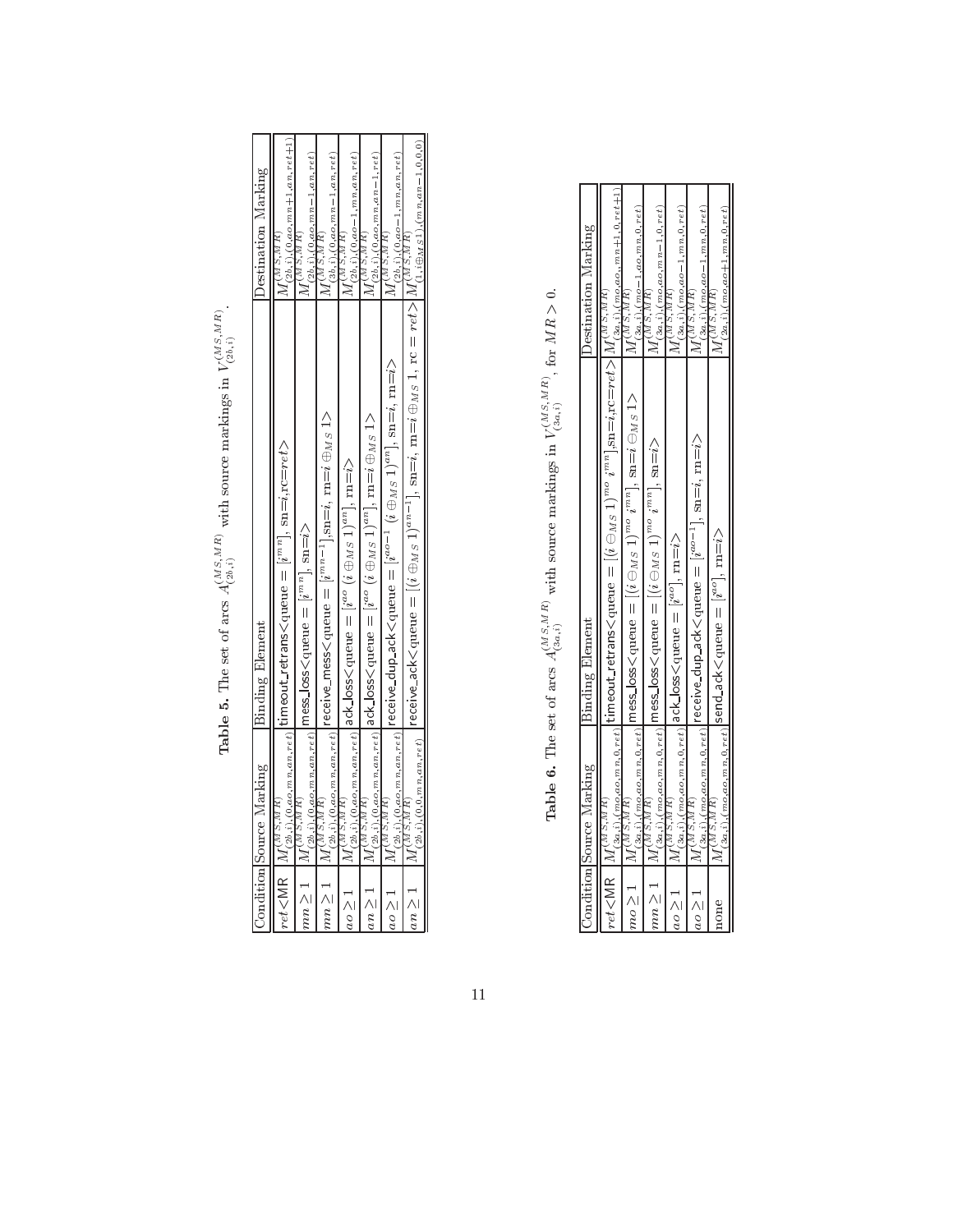**Table 7.** The set of arcs  $A_{(3b,i)}^{(MS,MR)}$  with source markings in  $V_{(3b,i)}^{(MS,MR)}$ .

**Table 8.** The set of arcs  $A_{(4,i)}^{(MS,MR)}$  with source markings in  $V_{(4,i)}^{(MS,MR)}$ 

|  | $\sf{Destination~Marking}$                                                                                                                                                                                                                                                                                                                                                                                                            |
|--|---------------------------------------------------------------------------------------------------------------------------------------------------------------------------------------------------------------------------------------------------------------------------------------------------------------------------------------------------------------------------------------------------------------------------------------|
|  | $M_{(3a,i),(mo,ao,0,1,0)}^{(MS,MR)}$                                                                                                                                                                                                                                                                                                                                                                                                  |
|  |                                                                                                                                                                                                                                                                                                                                                                                                                                       |
|  | $(4,i)$ , $(mo, ao - 1, 0, 0, 0)$<br>M(M)                                                                                                                                                                                                                                                                                                                                                                                             |
|  | $M^{(MSMR)}_{(4,i),(mo, ao-1,0,0,0)}$                                                                                                                                                                                                                                                                                                                                                                                                 |
|  | $(1,i),(mo, ao+1,0,0,0)$<br>$M^{(M)$ , $\overline{M}R$                                                                                                                                                                                                                                                                                                                                                                                |
|  | $M_{(4,3),(two,a,0,0,0)}^{(MS,MR)}$  receive_dup_ack <qubue <math="" =="">[i^{a_0-1}], sn=i, <math>m=i</math>&gt;<br/><math>\frac{M^{(MS,MR)}_{\{\pm i\},(m o_{40},0,0,0)}</math>   send_ack<queue <math="" =="">[i^{ac}] , rn=<math>i</math>&gt;<br/><math>M^{(MS,MR)}_{(4,i),(mo,ao,0,0,0)}</math> ack Joss<queue <math="" =="">[i^{ao}], m=<math>i&gt;</math><br/>Condition Source Marking Binding Element</queue></queue></qubue> |

12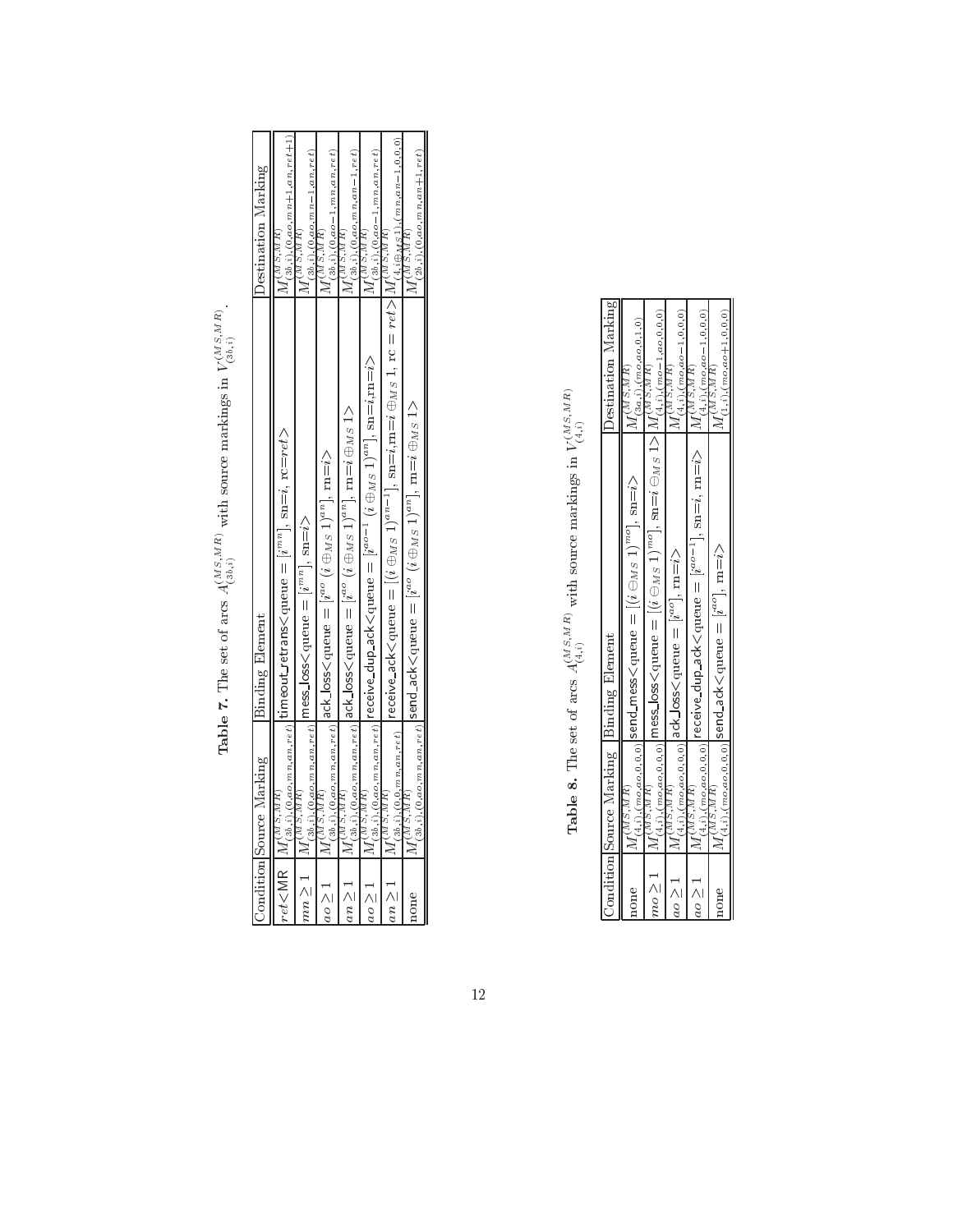Lemma 5. Spanning Lemma. For  $M \wedge \in \mathbb{N}$  and  $M \supset \in \mathbb{N}^+$ , and for  $0 \leq i \leq n$ M S, and for Type  $=\{1, 2a, 2b, 3a, 3b, 4\}$ , all markings in  $\cup_{t\in Type}(V_{(t,i)}^{(t,i)}, \ldots)$  $\{M_{(1,i\oplus_{MS}1)}(MR,0,0,0,0)}\}$  are reachable from  $M_{(1,i),(MR,0,0,0,0)}$ 

Sketch of Proof. (See [10] for the full proof.) Lemma 2 allows this lemma to be proved directly, for any value of  $i \in \{0, ..., MS\}$ , rather than inductively over M S. The marking  $M_{(1,i),(M,R,0,0,0,0)}^{(1)}$ , identical to the initial marking but for MR old duplicate messages with sequence number M S in the message channel, is chosen as the starting point, rather than the initial marking  $M_{(1,i),(0,0,0,0,0)}^{\times}$ . This is because, as it turns out, it is easier to show that  $M_{(1,i)}^{\wedge}{}_{(M\acute{R},0,0,0,0)}$  can reach all markings in  $V_{(1,3)}^{\text{max}}$ , (Ha  $(1,i)$  . The initial matrix  $\mathbf{G}$ would need to complete a full cycle of the sequence number space in order to get old messages in the message channel when  $ssn = 0$ .)

Application of Lemma 3 MR number of times shows that  $M_{(1,i),(MR,0,0,0,0)}^{(MS,MR)}$ (1;i);(MR;0;0;0;0) can reach all markings in  $V_{span1} = \{M_{(1,i),(mo,MR-mo,0,0,0)} | 0 \leq mo \leq MR\}.$ Then by application of Lemma 4, Vspanish in reach the markings in reach the markings in reach the markings in  $\alpha$ 

$$
V_{span2} = \{ M_{(1,i),(mo',ao,0,0,0)}^{(MS,MR)} \mid M_{(1,i),(mo,MR-mo,0,0,0)}^{(MS,MR)} \in V_{span1},
$$
  

$$
0 \leq mo' \leq mo, 0 \leq ao \leq MR - mo \}
$$

By a process of simplification of the inequalities in the set definition, we determine that  $V_{span2}$  equals  $V_{(1,i)}^{(m)}$  (see Table 2).

From inspection of the CPN diagram in Fig. 1,  $M_{(1,i),(M_R,0,0,0,0)}^{(1)} \in V_{(1,i)}^{(1,i)}$  $\blacksquare$ can reach  $M_{(2a,i),(MR,0,1,0,0)}^{(2a,i),(MR,0,1,0,0)}$  via occurrence of send mess, regardless of the value of i. A similar process is then followed for marking  $M_{(2a,i),(MR,0,1,0,0)}$  as was followed for  $M_{(1,i),(M,R,0,0,0,0)}$ , to prove that  $M_{(2a,i),(M,R,0,1,0,0)}$  can reach all other markings in  $V_{\text{obs}} \ll 1$ hi  $\hat{V}_{(2a,i)}$  . This process continues for the markings in  $V_{(2b,i)}$  ,  $(2b, i)$  $V_{\text{G}}$ ,  $\mathcal{N}_{\text{G}}$  $\overline{(\mathfrak{z}_{a,i})}$  ,  $V_{(\mathfrak{z}_{b,i})}$  and  $V_{(\mathfrak{z},i)}$  , and  $(4,i)$  , and for reachability from one set to analyze to another. The procedure for determining a spanning of markings in  $V_{(1, \ldots, 1)}^{(1, \ldots, 1)}$  for  $(type, i)$  $t_{(3a,i)}$ ,  $t_{(3b,i)}$  and  $t_{(4,i)}$ , and for reachability from one set to all other. The procedure for determining a spanning of markings in  $V(t_{type,i})$  for  $type \in \{2a, 2b, 3a, 3b\}$  is slightly more complicated, due to the fac missions can occur from the second cancel of mission  $\mathcal{A}^m$  when  $\mathcal{A}^m$ 

Finally,  $M_{(1,i\oplus M,5,1),(MR,0,0,0,0)}$  can be reached from  $M_{(2b,i),(0,0,MR,1,MR)}$  $V_{(2b,i)}$  by firing the receive ack transition. (The MR new messages become  $\overline{MR}$  old messages because ssn has incremented.) Thus the lemma is proved.  $\square$ 

**Corollary 1.** All markings in  $V_{(MS,MR)}$  are reachable from  $M_{(1,0),(MR,0,0,0,0)}$ . This follows directly from the Spanning Lemma by a trivial induction over  $\overline{MS}$ .

To complete the final step in the proof that all markings in  $V_{(MS,MR)}$  are accessible from the initial marking, it is sufficient to show that the initial marking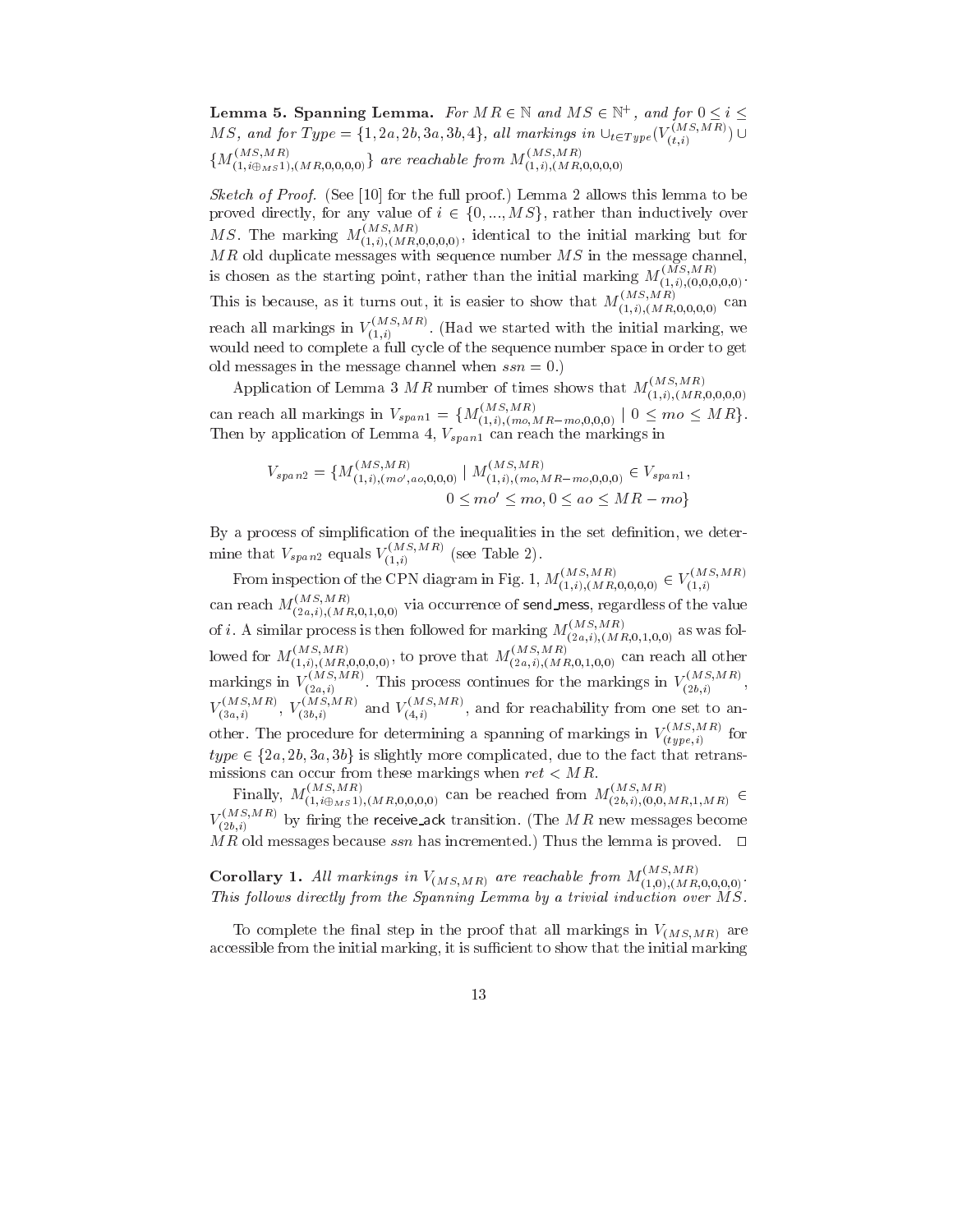$M_{(1,0),(0,0,0,0)}^{(1,0),(0,0,0)}$  can reach one of the markings in  $\{M_{(1,i),(MR,0,0,0,0)}^{(1,0),(0,0,0,0,0)}\,|\,0\leq i\leq n\}$  $MS$ . By repeated application of Lemma 5 this can reach  $M_{(1,0),(MB,0,0,0,0)}^{(1,0),(M,0,0,0,0)}$ , which in turn, by Corollary 1, can reach all markings in  $V_{(MS,MR)}$ . The marking  $M_{(1,1),(M,R,0,0,0,0)}$  is chosen as it is the first suitable marking that can be reached from the initial marking. This is proved in the following lemma.

**Lemma 6.**  $M_{(1,1),(M,R,0,0,0)}^{(1,1)}$  is reachable from  $M_{(1,0),(0,0,0,0)}^{(1,0)}$ .

*Sketch of Proof.* (See [10] for the full proof.) Proof is by direct inspection of the CPN diagram in Fig. 1. The initial marking enables transition send mess with binding  $\langle queue = ], sn = 0 \rangle$ . This results in the marking  $M_{(2a,0),(0,0,1,0,0)}^{(0,0,1,0,0)}$ . From this marking, transition timeout retrans can occur consecutively  $\hat{M}R$  number of times. The resulting marking is  $M_{(2a,0),(0,0,MR+1,0,MR)}^{(2a,0),(0,0,MR+1,0,MR)}$  in which  $MK+1$ copies of the message with sequence number  $\hat{0}$  are in the message channel. From this marking, receive mess can occur, leading to marking  $M_{(3b,0),(0,0,MR,0,MR)}^{(MS,MR)}$ From this marking, send ack can occur, leading to  $M_{(2b,0),(0,0,MR,1,MR)}^{(MS,MR)}$ . The single acknowledgement with sequence number 1 is the acknowledgement for which the sender is waiting. The occurrence of receive ack with binding <queue =  $[0, sn = 0, rn = 1, rc = MK >$  results in marking  $M_{(1,1), (M\cancel{R}, 0,0,0,0)}$ . (Again, the new messages are now old messages because ssn has incremented.) Thus  $M_{(1,0),(0,0,0,0)}^{(1,0),(0,0,0,0)}$  can reach  $M_{(1,1),(M,R,0,0,0,0)}^{(1,0,0,0,0,0)}$  and the lemma is proved.

From Corollary 1 and Lemma 6, all markings in  $V_{(MS,MR)}$  are reachable from  $M_{(1,0),(0,0,0,0)}^{(1,0,0,0,0,0)}$  and Part A of the proof of Theorem 1 is proved.

Part B of the proof of Theorem 1 is proved by the Successor Lemma:

Part B of the proof of Theorem 1 is proved by the Successor Lemma:<br>Lemma 7. Successor Lemma. For all  $MR \in \mathbb{N}$ ,  $MS \in \mathbb{N}^+$ ,  $i \in \{0, ..., MS\}$ **Lemma 7. Successor Lemma.** For all  $MR \in \mathbb{N}$ ,  $MS \in \mathbb{N}^+$ ,  $i \in \{0, ..., MS\}$  and  $t \in \{1, 2a, 2b, 3a, 3b, 4\}$ ,  $A_{(t,i)}^{(MS, MR)}$  describes exactly the enabled binding elements of all markings in  $V(t,i)$  and the destination marking of every arc in  $A_{(t,i)}^{(t,i)}$  is in  $V(MS,MR)$ .

Sketch of Proof. (See [10] for a full proof.) Lemma 2 allows this lemma to be proved correct for any value of  $i \in \{0, ..., MS\}$ . Consider the markings in  $V_{(1,i)}^{(1)}$  defined in row 1 of Table 2. From the CPN diagram in Fig. 1 and standard enabling rules of CPNs [14], all enabled binding elements (and thus associated arcs) can be identified. The send\_mess transition is enabled by all markings in  $V_{\text{max}}^{\text{max}}$ . The  $(1,i)$  . The mess loss and receiver mess receivers are enabled mess transitions are enabled in only by markings in the subset of  $V_{\text{max}}^{\text{max}}$ , in w  $(1,i)$  in the message channel is which the message channel is the message channel is  $\sim$ non-empty. The ack loss and receive dup ack transitions are enabled only by the subset of  $V_{\rm ch,n}$   $\ell=2$  in w  $(1,i)$  in which the acknowledgement channel is non-empty. Non-empty. Non-empty. Non-empty. Non-empty. Non-empty. Non-empty. Non-empty. Non-empty. Non-empty. Non-empty. Non-empty. Non-empty. Non-empty. Non-empty. Non-empty other transitions are enabled by any markings in  $V_{(1,3)}^{(1,3)}$ .

 $\cdots$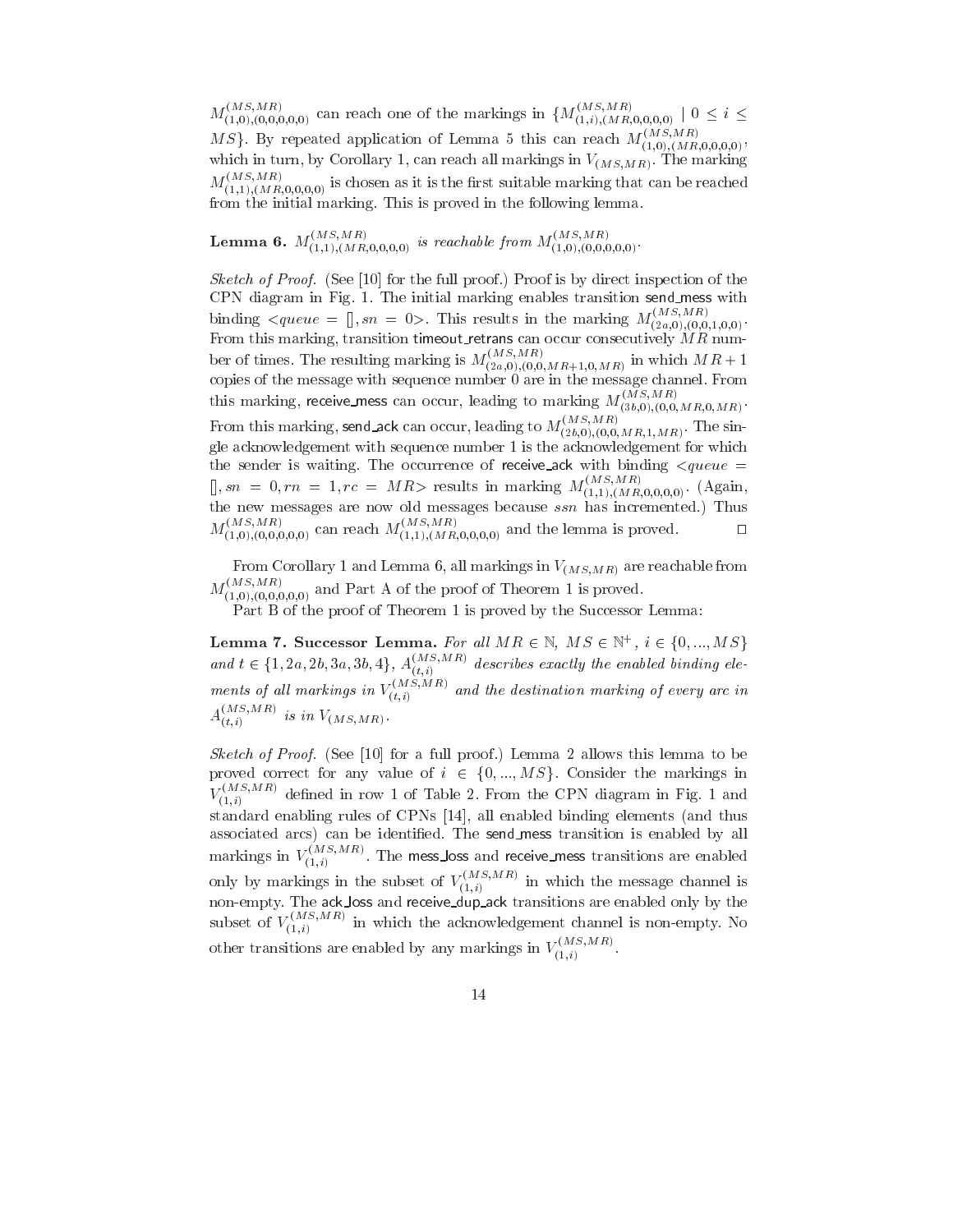By systematically determining the destination marking for each pair of source marking and binding element, all arcs with source nodes in  $V_{(1,i)}^{(1)}$  can be determined. For example, the occurrence of transition send mess from marking  $M_{(1,i),(m_0,a_0,0,0,0)} \in V_{(1,i)}$  with binding  $\lt{queue} = [(i \ominus_{MS} 1)^{m_0}], sn = 1 \gt$ leads to a marking  $M_{(2a,i),(mo,ao,1,0,0)} \in V_{(2a,i)}^{(m,n),(m,n)}$ , for a  $\overline{1}$  and  $\overline{1}$  and  $\overline{1}$  and  $\overline{1}$  and  $\overline{1}$  and  $\overline{1}$  and  $\overline{1}$  and  $\overline{1}$  and  $\overline{1}$  and  $\overline{1}$  and  $\overline{1}$  and  $\overline{1}$  and  $\overline{1}$  and  $\overline{1}$  and  $\overline{1}$  and  $\overline{1}$  and  $\overline{1}$  and  $ue = [(i \ominus_{MS} 1)^{mo}], sn = 1 >$ <br>
for all  $i \in \{0, ..., MS\}$ . This corresponds to row 1 of Table 3. Rows 2 to 5 can be obtained by a similar procedure for the other enabled transitions.

This procedure can then be repeated for all markings in the other five sets of nodes defined in Table 2. This shows that all arcs with source markings in  $V_{(MS,MR)}$  also have destination markings in  $V_{(MS,MR)}$  and that these arcs correspond exactly to those defined in Tables 3 to 8. Thus the lemma is proved.  $\square$ 

For all  $M \geq \varepsilon$  N and all  $M R \in \mathbb{N}$ , Lemmas 5, 6 and 7 and Corollary 1 show that the markings in  $V_{(MS,MR)}$  defined by Table 2 correspond exactly to the markings reachable from the initial marking. Lemma 7 also shows that the arcs captured by Tables 3 to 8 correspond exactly to the set of arcs with source markings in  $V(MS,MR)$ . Thus, for all  $M \ni \in \mathbb{N}^+$  and all  $M \ni \in \mathbb{N}$ ,  $O_{\mathbf{G}}(MS,MR)$   $\equiv$  $(V_{(MS,MR)}, A_{(MS,MR)})$  and hence Theorem 1 is proved.

The validity of the three assumptions made in Section 3.1 is confirmed by the correctness of the algebraic expressions. No marking can be reached that violates any of the three assumptions, i.e. every marking has channel content of the form if where  $i, j \in \{0, ..., M \}$  and  $j = i \oplus_{MS} 1$ , and every reachable marking can be classied into one of the 6 types in Table 1.

#### 4.2 Analysis Results

Absence of Unexpected Deadlocks. Dead markings can be detected by subtracting from the corresponding set of markings in Table 2 the sets of markings de as sources in the source matched of arcs. In the source we have a source of a source of arcs.

For all  $MR \in \mathbb{N}$  and  $MS \in \mathbb{N}^+$ , the dead markings are  $V_{dead}^{i}$  $\bigcup_{0\leq i\leq MS} \{M_{(2a,i),(0,0,0,0,MR)}, M_{(2b,i),(0,0,0,0,MR)}\}.$  All dead markings occur because of loss and a bounded retransmission scheme, and all are expected.

Channel Bounds. Channel bounds can be determined by direct examination of the set definitions in the rows of Table 2. Maximising  $mo + mn$  gives the message channel bound for the markings in each row. The message channel bound of the SWP becomes the maximum of  $mo + mn$  taken over all 6 rows. Similarly, the acknowledgement channel bound is found by maximising  $ao + an$ . The bound for both channels is  $2MR+1$ , from row 2 (message channel) and row 3 (acknowledgement channel). These bounds are imposed by the SWP itself.

Size of the Reachability Graph. By direct inspection of Table 2 and Tables 3 to 8, Theorem 2 for the size of the RG in both parameters can be proved.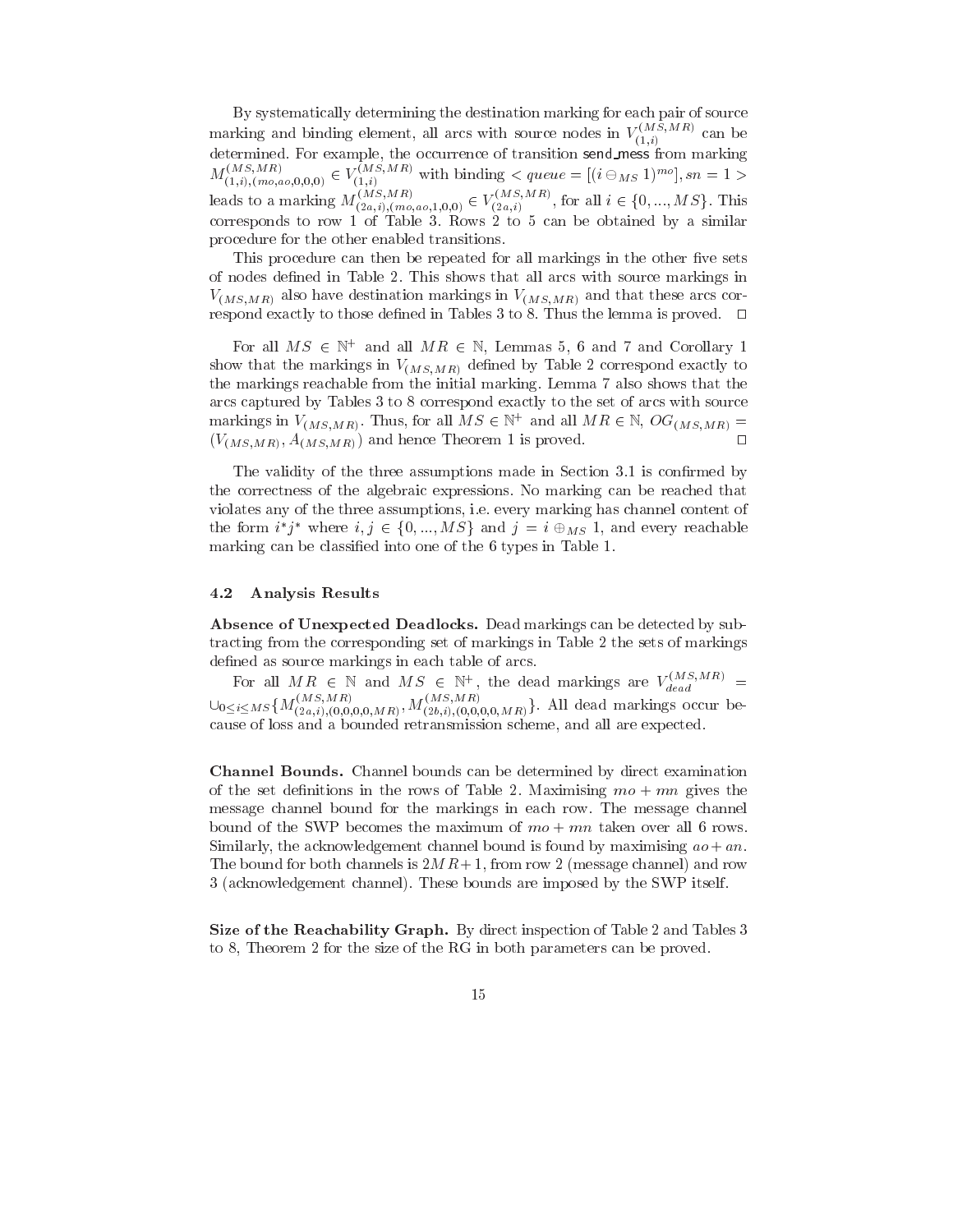**Theorem 2.** For  $M \cap \in \mathbb{N}$  and  $M \supset \in \mathbb{N}$ , the number of nodes and arcs in  $OG_{(MS,MR)}$  is given by

$$
|V_{(MS,MR)}| = ((MS+1)/6)(5MR^4 + 38MR^3 + 97MR^2 + 100MR + 36)
$$

$$
|A_{(MS,MR)}| = ((MS+1)/6)(30MR^4 + 175MR^3 + 306MR^2 + 179MR + 36)
$$

Sketch of Proof. The nodes in  $V_{(1,i)}^{(1)}$  and  $V_{(4,i)}^{(4)}$  actually form a trianguesse structure, where the base contains the nodes where where  $\mu$  and  $\mu$  and  $\mu$  and  $\mu$ the apex is the node where  $mo = ao = 0$ . Using the formula for the  $n^{th}$  triangular number,  $n(n+1)/2$ , for  $n = MR$  and  $n = MR - 1$  respectively, we obtain  $|V \rangle$  is  $V$  and  $|V \rangle = |V \rangle$  $|V_{(1,i)}(1,i)| = (MR^2 + 3MR + 2)/2$  and  $|V_{(4,i)}(1,i)| = (M^2 + 3MR + 2)/2$  $(i_{4,i})$  =  $(M R^{-} + M R)/2$ , for each ar number,  $n(n + 1)/2$ , for  $|V_{(1,i)}^{(MS,MR)}| = (MR^2 + 3MR)$ <br>value of  $i \in \{0, ..., MS\}$ .

The nodes in the other four sets have a more complicated structure. Take  $V_{\alpha}$  or  $\epsilon$  $(2a,i)$  for example. The structure can be visually structure can be visually successive  $\Gamma$ angular structures over mo and ao, one for each value of  $mn \in \{0, ..., ret\}$ . A summation over  $0 \leq ret \leq MR$  obtains  $|V_{\alpha}(\mathcal{A})|^{m}$  $(i_{a,i})$   $=$   $(MR^+ + 8MR^+ + 21MR^+ +$  $22MR + 8/4$ . Similar techniques are used to obtain the size of the other node sets. The total number of all numbers  $q$  is given by a summation over all values of  $\sim$  $22MR + 8)/4$ . Similar techniques are used to obtain the size of the other node<br>sets. The total number of markings is given by a summation over all values of<br> $i \in \{0, ..., MS\}$  and the result  $V_{(MS, MR)} = (MS+1)(5MR^4 + 38MR^3 + 97MR^2 +$  $100MR + 36/6$  is obtained.

Determining the number of arcs requires a more complicated approach. The number of source markings for which each arc is defined is determined for each row in Tables 3 to 8. To do this in a way that prevents excessively copious summations, for each row, the number of markings that do not satisfy the conditions in column 1 of each arc table is determined. This is then subtracted from the total number of markings defined by the corresponding set in Table 2. The total number of arcs is then the summation over all rows in all arc tables of the number of arcs defined by each row. The result is as stated in the theorem.  $\Box$ 

This theorem confirms our empirical results for small parameter values and matches RG size expressions obtained using methods to fit polynomials to data.

#### 5 Conclusions and Future Work 5

We have proved a theorem which gives an algebraic expression for the infinite family of RGs of a parameterised CPN model of the class of Stop-and-Wait protocols. The parameters, MaxSeqNo and MaxRetrans, are both unbounded and the protocol operates over a lossy unbounded in-order medium. This is a considerable advance over previous work [12], which was restricted to the case where MaxRetrans  $= 0$ .

These symbolic expressions can be used for protocol verification. For example, we have shown how deadlocked states can be identified from the arc expressions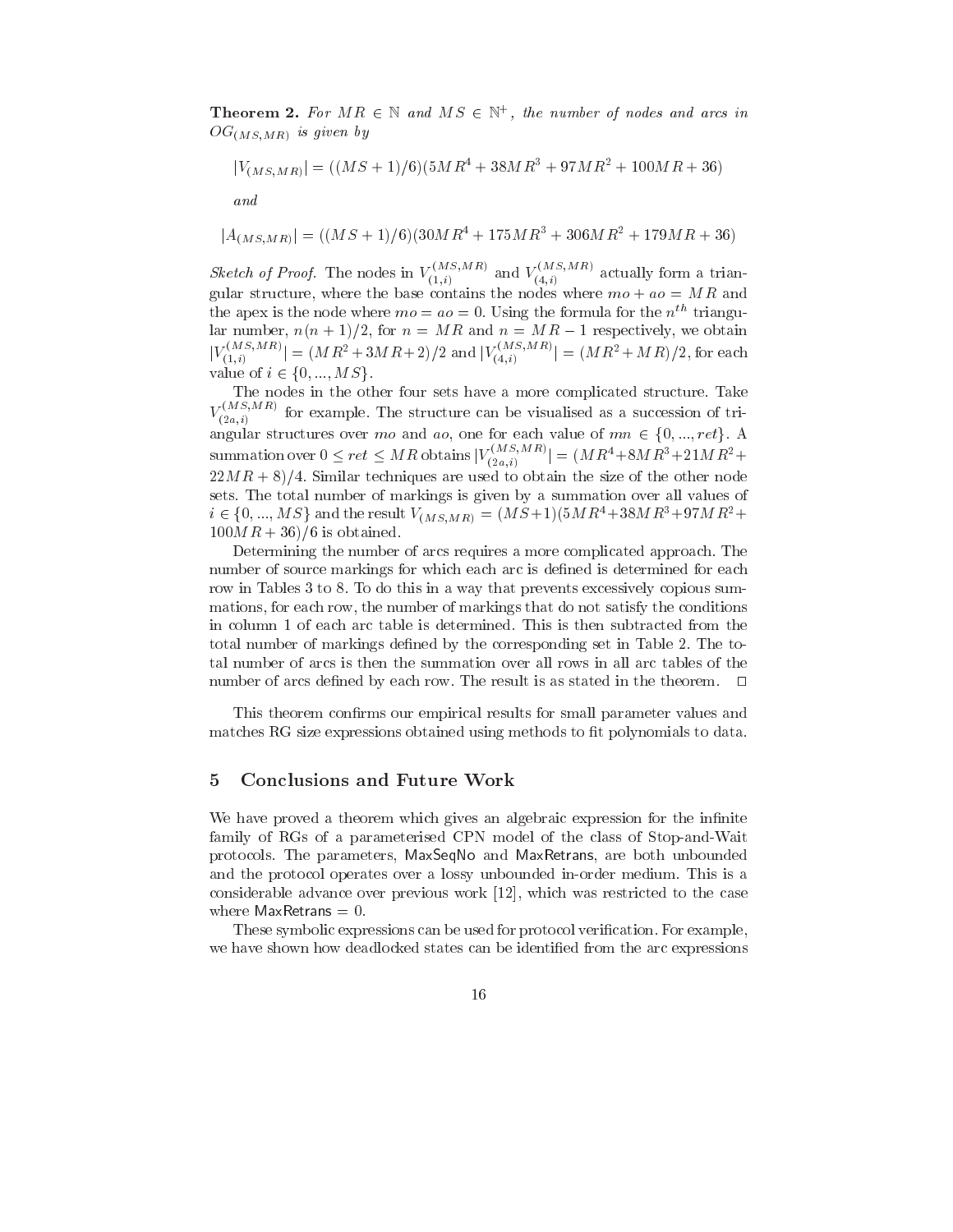as those markings that never appear as source nodes. Further, we have shown that the node table (Table 2) can be used to determine upper bounds on the channel capacity. This result  $(2$ MaxRetrans $+1)$  confirms that previously obtained using a hand proof on the CPN in [5, 6], but is much simpler (once the algebraic expressions are known). We have also derived formulae for the number of nodes and arcs in the state space as a function of the two parameters, proving they are linear in MaxSeqNo and quartic in MaxRetrans, an interesting complexity result. Proving language equivalence to a service of alternating send and receive events [6], as was done in [12] for the restricted case of MaxRetrans  $= 0$ , is currently being undertaken for the general case.

In the future, we would like to automate the procedure for obtaining algebraic expressions for the RGs of parametric systems based on finding structural regularities as a function of the parameters. Our experience with modelling other systems, including the Capability Exchange Signalling service [18] and TCP's data transfer service [13], also reveals repeating patterns in their RGs from which symbolic RGs representing the infinite family have been obtained. This provides evidence that our new parametric approach is promising and may be generalised to a larger class of systems.

# References

- 1. P. Aziz Abdulla, A. Collomb-Annichini, A. Boua jjani, and B. Jonsson. Using Forward Reachability Analysis for Verification of Lossy Channel Systems. Formal Methods in System Design,  $25(1):39-65$ , 2004.
- 2. J. Billington. Formal specification of protocols: Protocol Engineering. In  $Ency$ clopedia of Microcomputers, volume 7, pages 299-314. Marcel Dekker, New York, 1991.
- 3. J. Billington, M. Diaz, and G. Rozenberg, editors. Application of Petri Nets to Communication Networks, volume 1605 of Lecture Notes in Computer Science. Springer-Verlag, 1999.
- 4. J. Billington and G. E. Gallasch. How Stop and Wait Protocols Can Fail Over The Internet. In Proceedings of FORTE'03, volume 2767 of Lecture Notes in Computer Science, pages  $209-223$ . Springer-Verlag, 2003. (invited paper).
- 5. J. Billington and G. E. Gallasch. An Investigation of the Properties of Stopand-Wait Protocols over Channels which can Re-order messages. Technical Report CSEC-15, Computer Systems Engineering Centre Report Series, University of South Australia, May 2004.
- 6. J. Billington, G. E. Gallasch, and B. Han. A Coloured Petri Net Approach to Protocol Verification. In Lectures on Concurrency and Petri Nets, Advances in Petri Nets, volume 3098 of Lecture Notes in Computer Science, pages 210-290. Springer-Verlag, 2004.
- 7. J. Billington, G.E. Gallasch, and L. Petrucci. FAST Verication of the Class of Stop-and-Wait Protocols modelled by Coloured Petri Nets. Nordic Journal of Computing, Vol. 12, 2005. To appear.
- 8. J. Billington, G.E. Gallasch, and L. Petrucci. Transforming Coloured Petri Nets to Counter Systems for Parametric Verification: A Stop-and-Wait Protocol Case